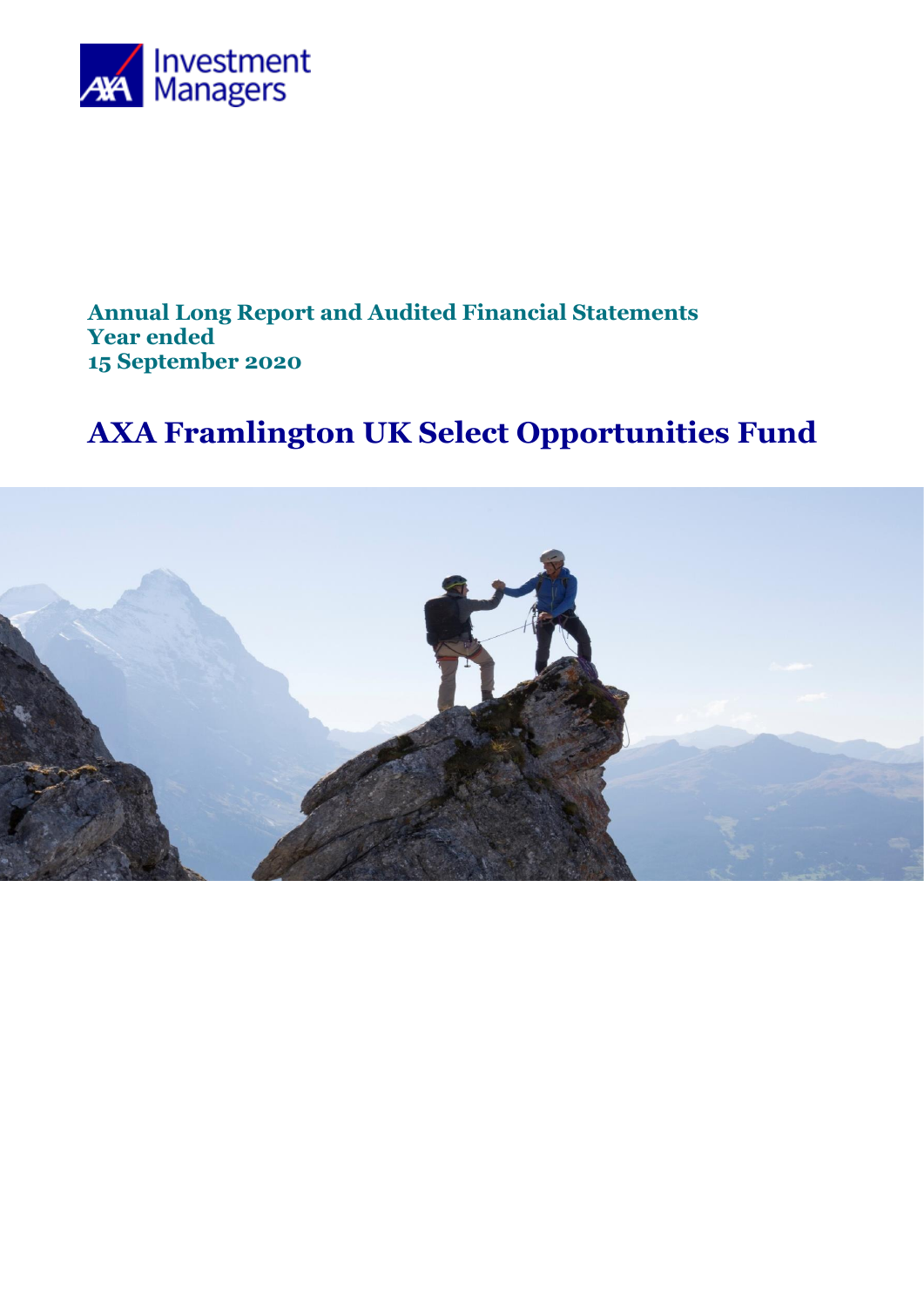

## Issued by AXA Investment Managers UK Ltd authorised and regulated by the Financial Conduct Authority

## **Contents Page**

\* These collectively comprise the Authorised Fund Manager's ("the Manager's") Report for the Trust.

More detailed information about AXA Investment Managers' UK funds is available on the Fund Centre of our website where you can find the Prospectus, Key Investor Information Document (KIID), annual reports and monthly fund factsheets at https://retail.axa-im.co.uk/fund-centre.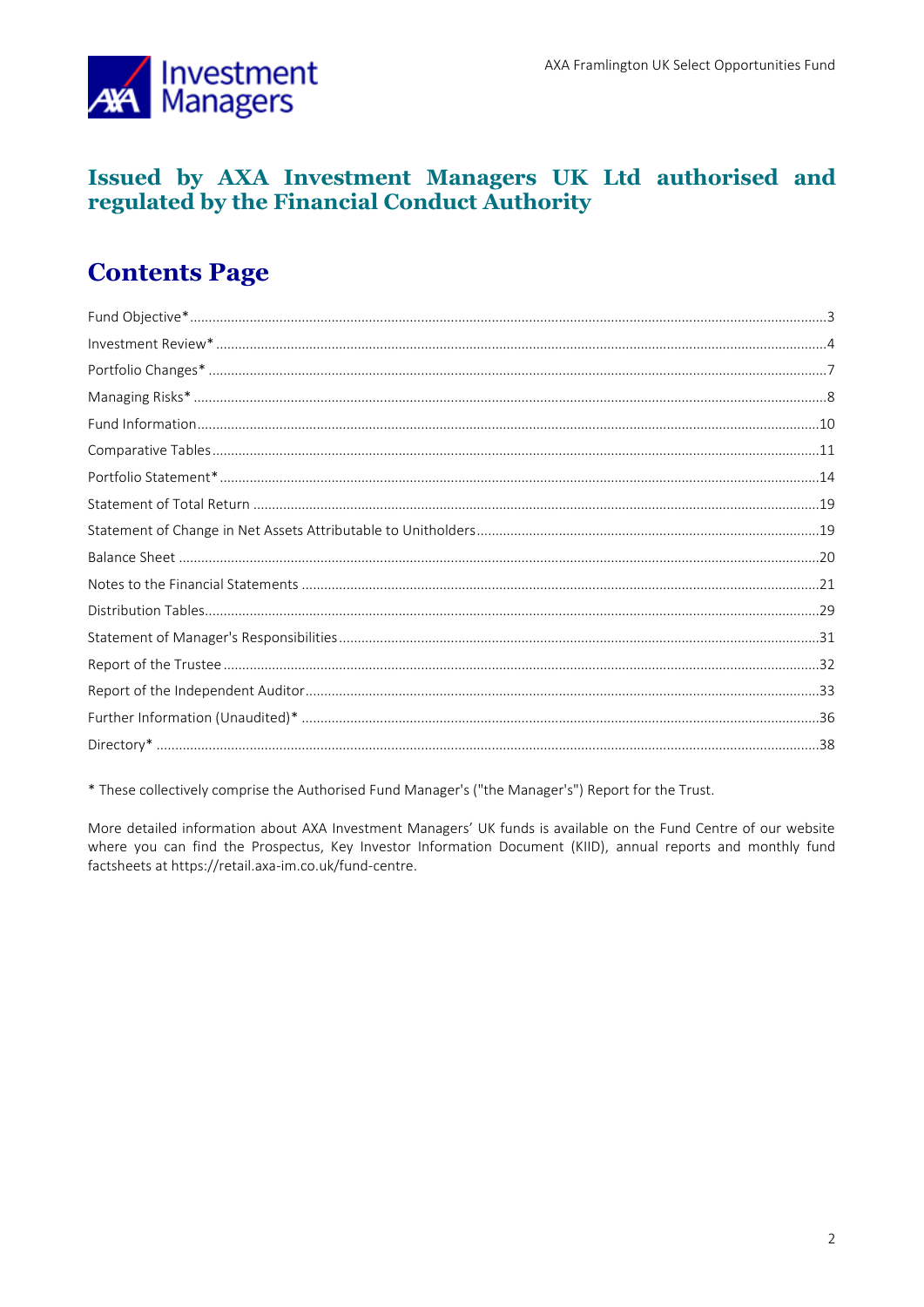

## <span id="page-2-0"></span>**Fund Objective**

The aim of AXA Framlington UK Select Opportunities Fund ("the Fund") is to provide long-term capital growth.

The Fund has at least 70% of its investments in shares of companies domiciled, incorporated or having significant business in the UK which the Manager believes will provide above-average returns. The Fund invests in companies of any size. The Manager selects shares based upon analysis of a company's financial status, quality of its management, expected profitability and prospects for growth.

The Manager has full discretion to select investments for the Fund in line with the above investment policy and in doing so may take into consideration the FTSE All Share index. The FTSE All Share index is designed to measure the performance of all eligible companies listed on the London Stock Exchange. This index best represents a core component of the Managers' investment universe.

This Fund is actively managed in reference to the FTSE All Share index, which may be used by investors to compare the Fund's performance.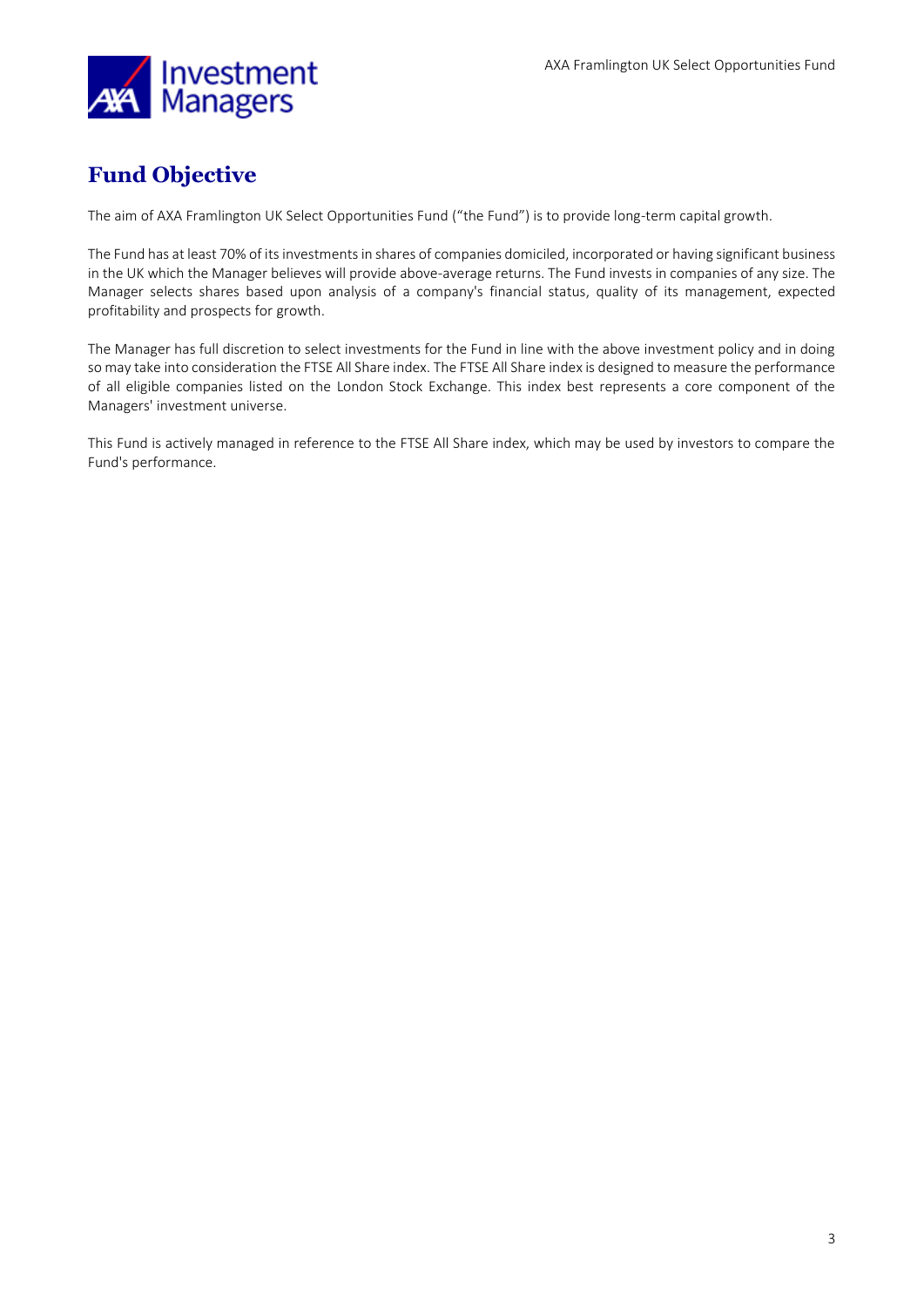

## <span id="page-3-0"></span>**Investment Review**

'The street crowd surged – but where to go? The bar? The concert? Movies? No! Old Influenza's locked the door to Pleasure Land. Oh, what a bore!'

(Flu Bound – Edna Groff Diehl. October 1918 – during the Spanish Flu Pandemic.)

Central banks, governments, banks and corporate stakeholders have collaborated to protect productive economic capacity in the face of a manufactured economic recession. The demand shock caused by government requests to 'lock down', socially distance and limit social freedom has directly caused a dramatic fall in economic output globally, far in excess of that caused by the global financial crisis. Additionally, an approaching US presidential election, in which the incumbent, Donald Trump, has already suggested that he will contest the result (presumably only if he loses!) and the prospect of a 'no deal' Brexit, has compounded to leave the UK equity market unloved, under-owned and under-valued.

In this environment, the Fund has fallen in value by -6.65% over the 12 months to 15 September, outperforming its comparative benchmark, the FTSE All-Share index, by +6.56%. Outperformance was driven by stock selection.

| <b>Top Ten Holdings</b>       |      |
|-------------------------------|------|
| as at 15 September 2020       | %    |
| AstraZeneca                   | 4.72 |
| Health Care                   |      |
| GlaxoSmithKline               | 4.03 |
| Health Care                   |      |
| Experian                      | 3.93 |
| Industrials                   |      |
| London Stock Exchange         | 3.84 |
| Financials                    |      |
| <b>Rentokil Initial</b>       | 3.77 |
| Industrials                   |      |
| Future                        | 3.60 |
| <b>Consumer Services</b>      |      |
| Diageo                        | 3.36 |
| Consumer Goods                |      |
| Reckitt Benckiser             | 2.95 |
| Consumer Goods                |      |
| Dunelm                        | 2.80 |
| <b>Consumer Services</b>      |      |
| <b>Spirent Communications</b> | 2.75 |
| Technology                    |      |

The long-term effects of the global pandemic will reveal themselves over time; however, the short-term effects have been both palpable and brutal for those businesses reliant on the proximity of large groups of people. Restaurants, pubs, gyms, bowling alleys and travel companies, to name a few, were hit particularly hard during lockdown. Thriving, profitable, growing businesses subjected to precipitous falls in turnover through absolutely no fault of their own.

Both debt holders, through covenant waivers and loan extensions, together with equity holders have stepped in to provide financial support to those companies where long-term potential remains. By giving additional capital to companies, the COVID-19-induced liquidity crisis has been prevented from turning into a solvency crisis. By taking away the risk of insolvency, investors have been able to assess whether, and to what degree, a company is able to generate future economic output commensurate with the past. This, in effect, has meant that investors have been able to view the impact of the pandemic as a transitory event and not as a permanent destruction of capital.

In the UK, the government sponsored support mechanisms have undoubtedly alleviated some of the short-term pain; however, as the furlough scheme is reduced and other support measures such as 'Eat out to Help out' expire, companies will once again be left to face market forces of a government imposed social contract. The longer the social restrictions last, together with the volatility of their application, will ultimately dictate how much productive capacity will be depleted.

The confidence and energy sapping barrage of gloom offered by broadcast media have left many in fear of their lives and forgiven for believing that all business and stakeholders will be impoverished by COVID-19. When investing, we spend time discussing and observing human behaviour throughout supply chains as this often helps form our thematic and strategic thinking. Once again, the certainty of change is upon us all and companies and individuals must adapt.

Behavioural change is manifesting itself in a multitude of ways. For example, many have been asked to work from home for prolonged periods, driving demand for applications such as Zoom and Microsoft Teams. As expectations have risen that home working will become a more permanent feature of our lives, consumer spending has adjusted to accommodate this. Demand has risen for less formal clothing (particularly below the waist!), 'DIY' home improvements are thriving, and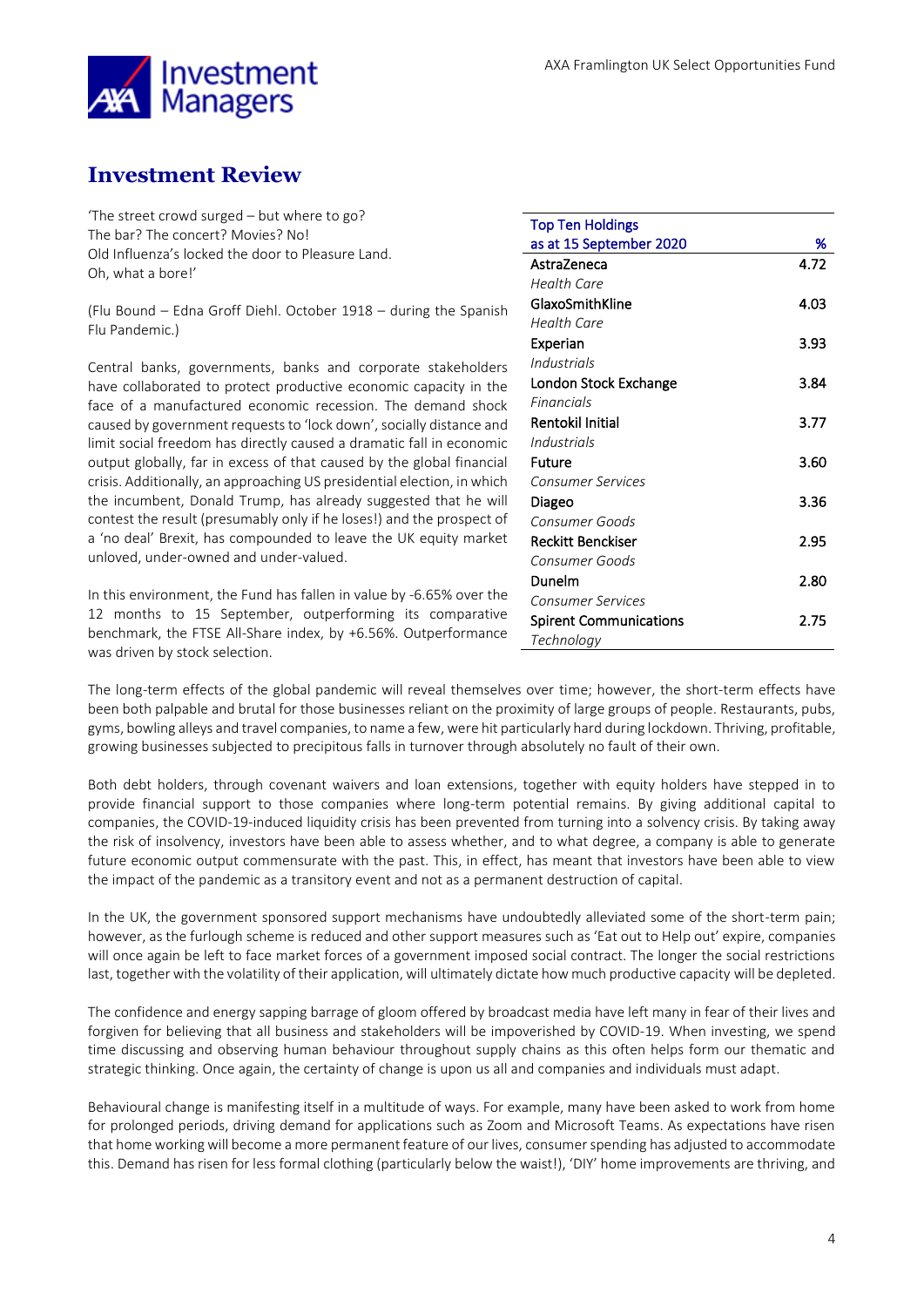

## **Investment Review (continued)**

sofas are being replaced. In addition, individuals and families are fundamentally reassessing living conditions, with demand for properties outside of major cities seeing exceptional increases. Additionally, more time at home is also encouraging increased pet ownership, helping demand for veterinary services and pet food. Even pet fish sales are on the rise after many years of decline.

Not only are new trends emerging, but trends that have been in motion for some time have seen adoption accelerate. Online shopping sceptics have been forced to shop online by the lockdown and have discovered that despite their mistrust, it is convenient and reliable. The requirement for dependable broadband, cloud services, mobile connectivity and data transmission and storage have all seen incremental increases in demand as a result of the pandemic.

The continuing explosion in raw data production is creating both challenges and opportunities. Data, at the point of production is now so voluminous that it is typically of little value to the user unless it can be transformed into information. Over the period, Aveva and Experian have both been strong performers, helping their customers to improve outcomes and maximise profitability.

Aveva provides software to industrial customers, that collects, stores and analyses data which directly reflects the physical reality of their industrial plant, helping customers to become more sustainable and profitable across their operations. The proliferation of sensors within industrial applications has created a mass of data, that Aveva assembles, analyses and presents in a simple, often graphical format so that plant operators can make informed decisions, real time, in order to maximise output, profitability and cashflows. The compelling return on investment metrics on offer are contributing to Aveva's organic growth.

Experian's genesis lies in the collection of credit data. By collecting and analysing data relating to consumer's willingness and ability to service credit obligations, Experian can derive meaning from this data and empower its clients to make decisions around the pricing of credit. Experian not only acts for lenders but also serves other group such as individuals, telecoms companies, governments and hospitals.

Future plc also performed well over the period, benefitted from the increasing consumption of specialist, digital content and growing e-commerce.

A challenge facing investors currently is the extent to which these changes become permanent. Following the terrorist attacks of 9/11, many predicted the demise of air travel and the end of high-rise buildings. However, from 2001 to 2019, revenue passenger kilometres (number of passengers, multiplied by kilometres flow) more than doubled, rising from 3,289.6bn to 8,506.2bn, and in 2009, the Burj Khalifa in Dubai was completed, reaching 828m into the sky.

Working from home over the short term is manageable. However, for many it is logistically difficult and a lonely experience, where the lack of human contact can lead to anxiety and reduced opportunities to learn from experienced colleagues. In addition, many are simply unable work from home, particularly if that work operates in the physical rather than electronic world. COVID-19 does not treat all countries, industries or individuals equally.

Socially congregating in all forms, whether on holiday, work, university, school or the pub is part of being a human being. We all await the success of one of the many vaccines undergoing trials or for the COVID-19 pandemic to burn itself out as the Spanish Flu did 100 years ago. From a practical perspective, however, inoculating the global population is a huge logistical challenge, with a shortage of vials and complexities of frozen / refrigerated supply chains providing significant barriers. It may be that eventually we will need to learn to live with this virus for better or worse, for richer or poorer.

'Whether we like it or not, there is hardly a moment of our lives when we do not benefit from others' activities. For this reason, it is hardly surprising that most of our happiness arises in the context of our relationships with others' (Dalai Lama XIV).

Over the six months to 15 September 2020, the period most impacted by the effects of the COVID-19 pandemic, the holdings in Johnson Matthey and Zegona were sold. Stock market volatility was used to add to core holdings. New holdings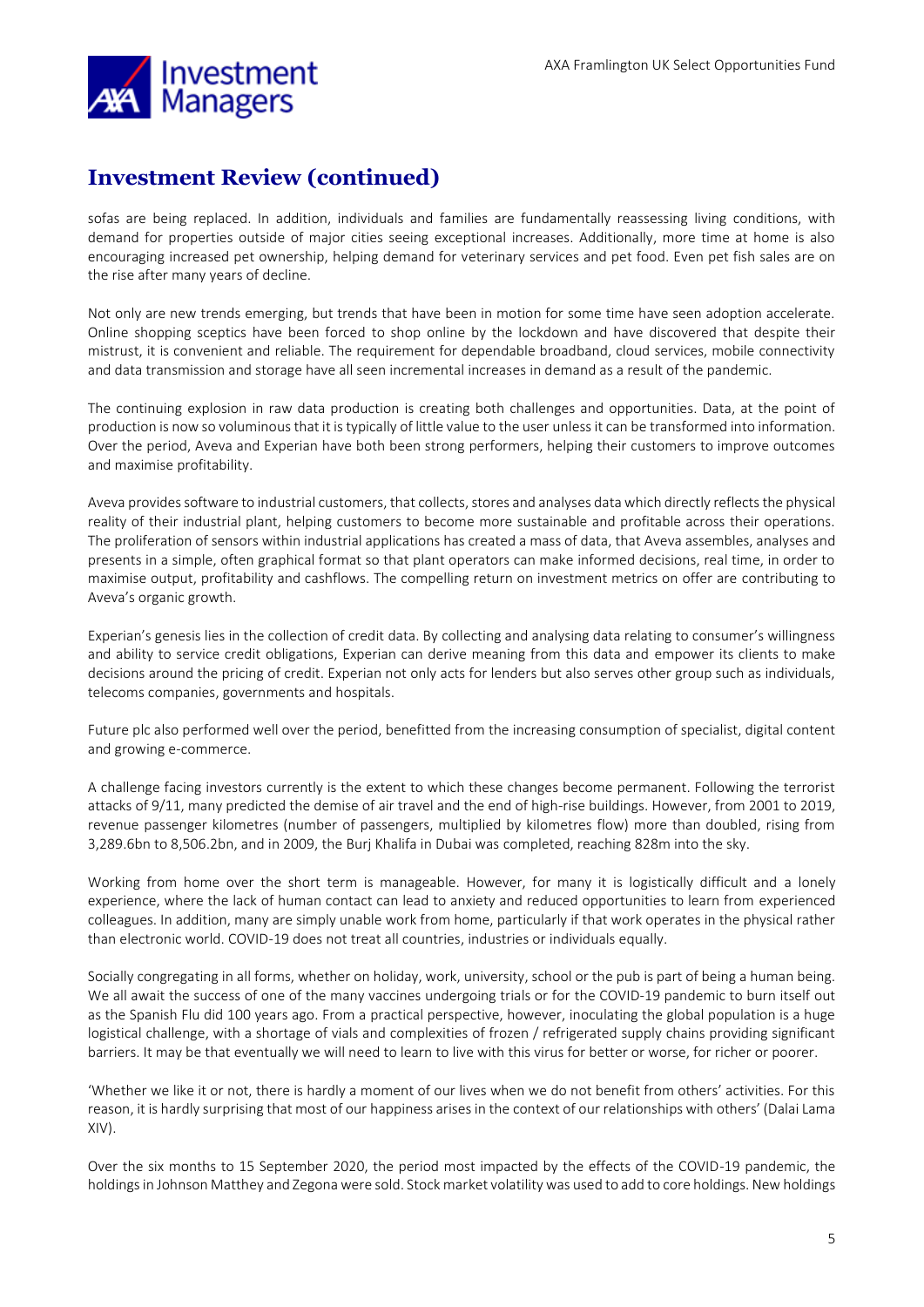

## **Investment Review (continued)**

over the period included AFC Energy (developer of alkaline fuel cells which use hydrogen for electricity production), Silence Therapeutics (biotechnology company that develops gene-based therapeutics based on RNA interference) and Dechra Pharmaceuticals (develops, produces, sells and markets veterinary pharmaceuticals internationally).

### **OUTLOOK**

The equity market is likely to remain volatile as the forces of central bank stimulus, government support and the economic impact of increasing or decreasing COVID-19 cases battle for supremacy. The impact of the pandemic continues to disrupt as well as provide opportunity as the effect of the virus impacts economic sectors and businesses differently.

As economic support measures such as the UK furlough scheme unwind, unemployment will inevitably rise. The extent and manner in which the government respond, in terms of additional monetary/fiscal support or via taxation increases will be a long-term determinant of the shape of the economic recovery. In addition, the development and outcome of the Brexit negotiations will impact sentiment, currencies and the UK equity market. UK labour flexibility will contribute to a reallocation of labour to growing industries and away from those in permanent decline, where productive capacity will need to shrink to meet lower demand.

We remain focused on UK and internationally exposed businesses, where the fundamental profit drivers remain entrenched and equity holders benefit from the capital allocated and risks taken by management. We continue to believe that a rewarding strategy is to actively invest in UK-listed companies that are compounding their earnings and dividends, where corporate governance is world leading, where contract law and title law are dependable, and where company management teams are permanently accessible.

Given the discount that the UK equity market trades at versus other global equity markets (even after neutralising the sectoral biases of the UK stock market), not much has to go right for sentiment (and hopefully returns) to improve.

#### Chris St John 15 September 2020

Source of all performance data: AXA Investment Managers, Morningstar to 15 September 2020.

Past performance is not a guide to future performance. All performance figures calculated as follows: Single Priced NAV (Net Asset Value) with net income reinvested, net of fees in GBP, gross of tax. Performance is representative of Z Acc Class.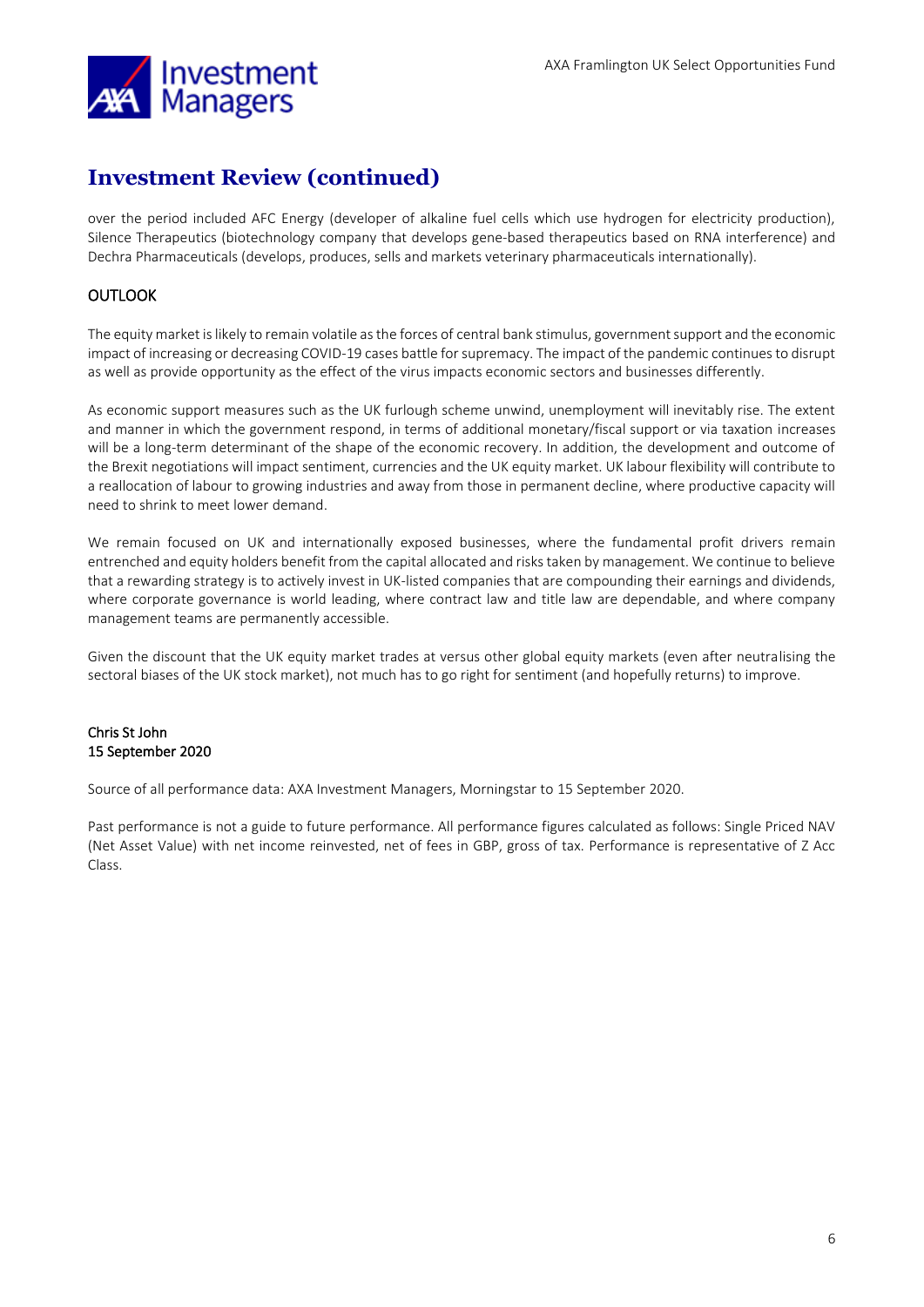

## <span id="page-6-0"></span>**Portfolio Changes**

## For the year ended 15 September 2020

| <b>Major Purchases</b>       | Cost (£'000) | <b>Major Sales</b>                            | Proceeds (£'000) |
|------------------------------|--------------|-----------------------------------------------|------------------|
| Reckitt Benckiser            | 29,804       | Smith & Nephew                                | 32,598           |
| Legal & General              | 28,719       | <b>Fidelity National Information Services</b> | 31,595           |
| <b>Future</b>                | 21,269       | Royal Dutch Shell                             | 30,700           |
| Sage                         | 21,184       | <b>BCA Marketplace</b>                        | 29,898           |
| Croda International          | 19,061       | <b>HSBC</b>                                   | 26,778           |
| Grainger                     | 17,415       | London Stock Exchange                         | 25,562           |
| boohoo                       | 15,800       | Rentokil Initial                              | 23,708           |
| <b>BP</b>                    | 14,516       | <b>Spirent Communications</b>                 | 21,031           |
| Melrose Industries           | 14,101       | Experian                                      | 20,472           |
| Fevertree Drinks             | 13,129       | Dunelm                                        | 19,397           |
| Other purchases              | 78,601       | Other sales                                   | 383,516          |
| Total purchases for the year | 273,599      | Total sales for the year                      | 645,255          |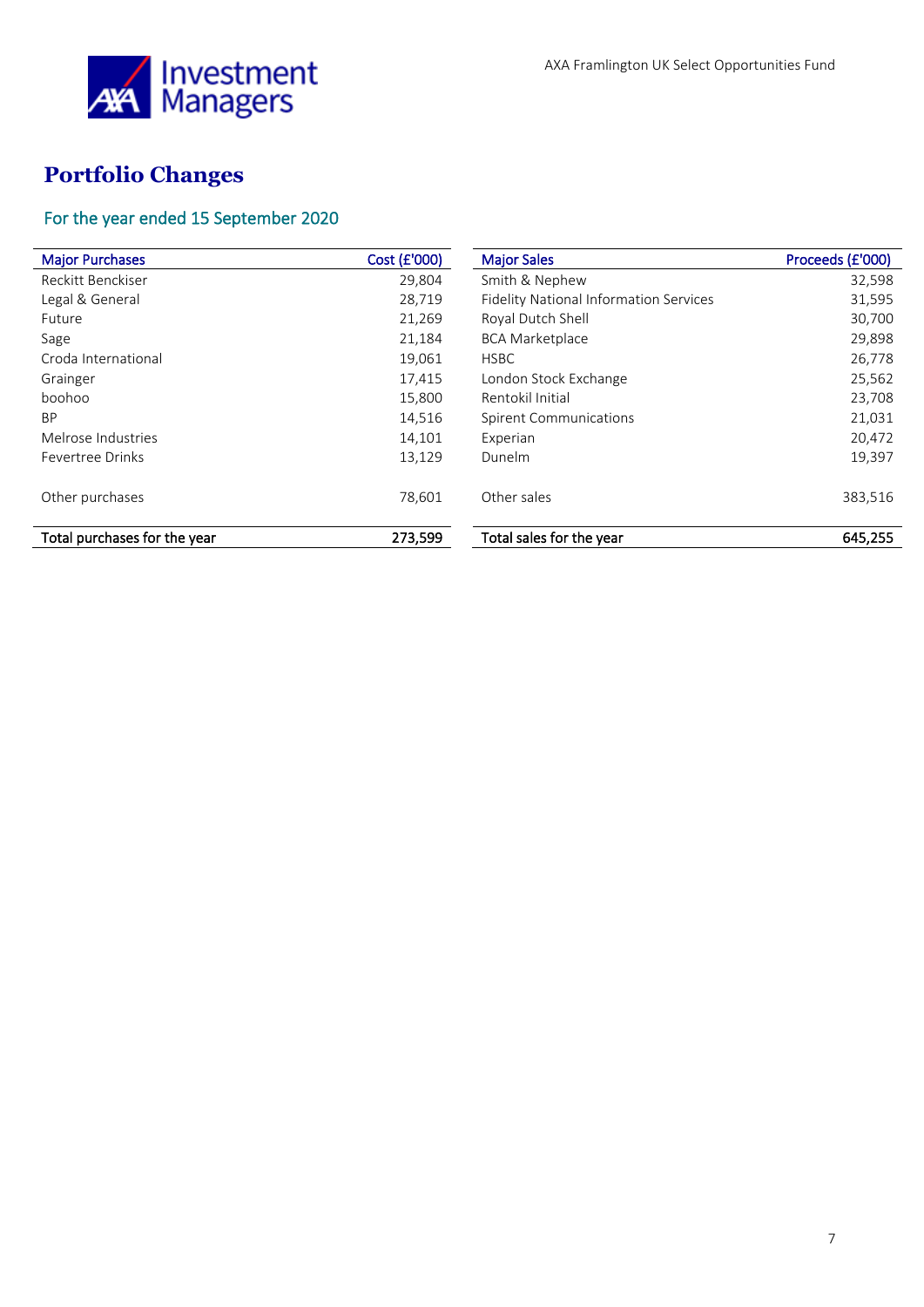

## <span id="page-7-0"></span>**Managing Risks**

Past performance is not a guide to future performance. The price of units and the revenue from them can go down as well as up and investors may not get back the amount originally invested. An initial charge is usually made when you purchase units. Changes in exchange rates will affect the value of Fund investments overseas. Investment in smaller companies and newer markets offers the possibility of higher returns but may also involve a higher degree of risk.

The Fund is managed in accordance with the objective set out on page 3. By investing in financial markets there are associated risks and the following explains the Manager's approach to managing those risks.

### RISK PROFILE

The Fund invests principally in UK equities. The Fund may invest a proportion of its assets in smaller companies which offers the possibility of higher returns but may also involve a higher degree of risk. The value of investments and the revenue from them is not guaranteed and can go down as well as up.

### EQUITY RISK

The value of shares in which the Fund invests fluctuate pursuant to market expectations. The value of such shares will go up and down and equity markets have historically been more volatile than fixed interest markets. Should the price of shares in which the Fund has invested fall, the Net Asset Value of the Fund will also fall.

Funds investing in shares are generally more volatile than funds investing in bonds or a combination of shares and bonds, but may also achieve greater returns.

Internal investment guidelines are set, if necessary, to ensure equity risk is maintained within a range deemed suitable based on the Fund's investment objectives and investment policy.

### SMALLER COMPANIES RISK

Investments in smaller companies offers the possibility of higher return but also involve a higher degree of risk than investment in well established, larger companies. The shares of smaller companies can be more volatile which may lead to increased volatility in the Price of the Units of the Fund.

This is an inherent risk for funds invested within smaller companies. Investment guidelines (including diversification measures), scenario testing as well as other regular monitoring seek to ensure the level of risk is aligned with each individual fund's investment objectives and investment policy.

### RISK AND REWARD PROFILE

|                                                       | <b>Lower Risk</b> |  |  |  | <b>Higher Risk</b> |  |
|-------------------------------------------------------|-------------------|--|--|--|--------------------|--|
|                                                       |                   |  |  |  |                    |  |
|                                                       |                   |  |  |  |                    |  |
| Potentially higher reward<br>Potentially lower reward |                   |  |  |  |                    |  |
|                                                       |                   |  |  |  |                    |  |

The risk category is calculated using historical performance data and may not be a reliable indicator of the Fund's future risk profile. The risk category shown is not guaranteed and may shift over time. The lowest category does not mean risk free.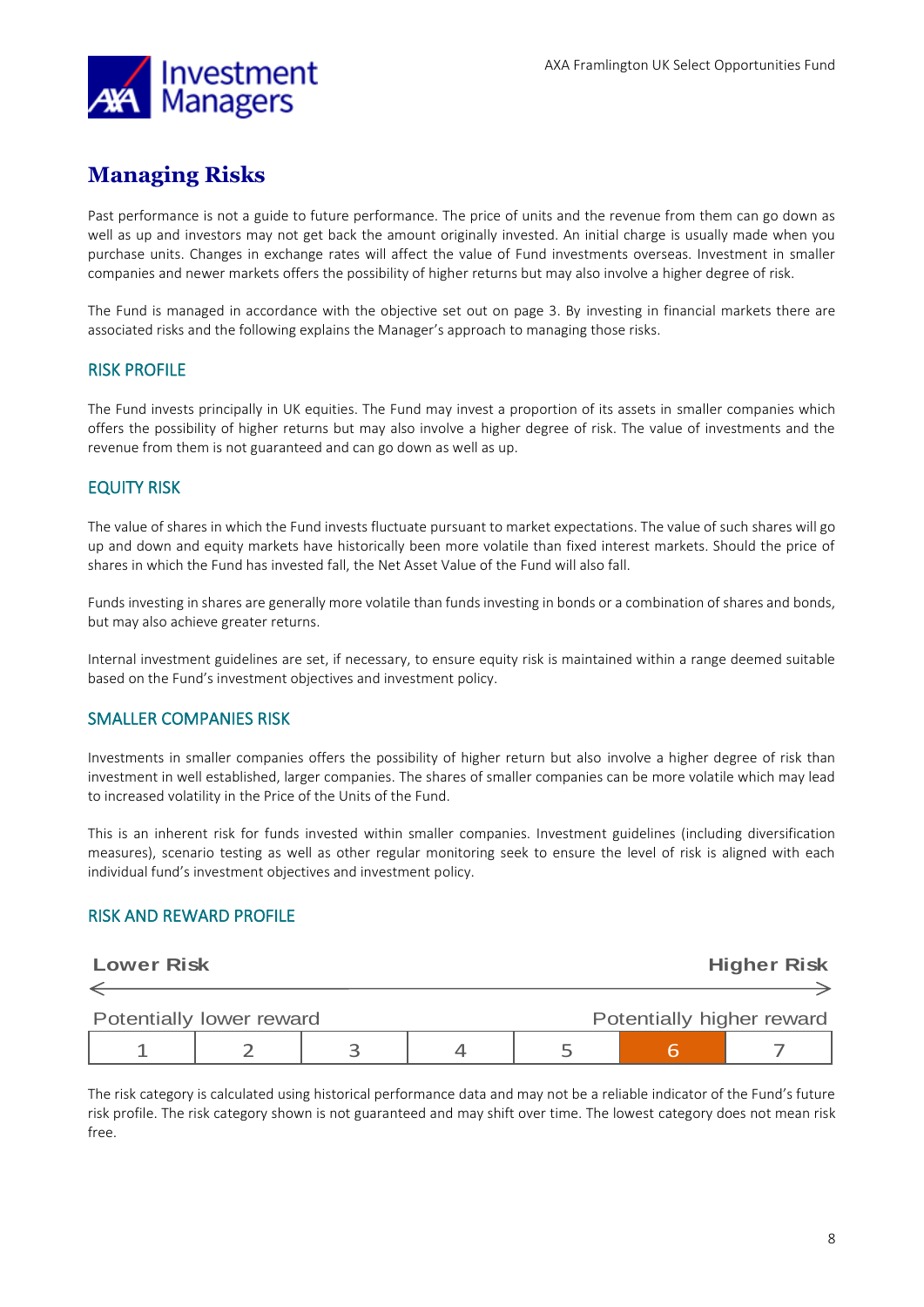

### WHY IS THIS FUND IN THIS CATEGORY?

The capital of the Fund is not guaranteed. The Fund is invested in financial markets and uses techniques and instruments which may be subject to sudden and significant variation, which may result in substantial gains or losses.

### ADDITIONAL RISKS

Liquidity risk: Under certain market conditions, it may be difficult to buy or sell investments for the Fund. For example, smaller company shares may trade infrequently and in small volumes and corporate and emerging market bonds may be affected by the demand in the market for such securities carrying credit risk, particularly in times of significant market stress. As a result, it may not be possible to buy or sell such investments at a preferred time, close to the last market price quoted or in the volume desired. The Manager may be forced to buy or sell such investments as a consequence of Unitholders buying or selling Units in the Fund. Depending on market conditions at the time, this could lead to a significant drop in the Fund's value.

Weekly monitoring is conducted, using an in-house liquidity tool, to ensure a high degree of confidence that Fund liquidity will meet the Fund's expected liquidity requirements. Any concerns indicated by the tool are analysed by the Manager's risk team who may also discuss the results with portfolio management staff, or other senior professionals within the firm, as needed, to ensure an appropriate scrutiny.

Based on the analysis, the Manager believes that the liquidity profile of the Fund is appropriate.

Further explanation of the risks associated with an investment in this Fund can be found in the prospectus.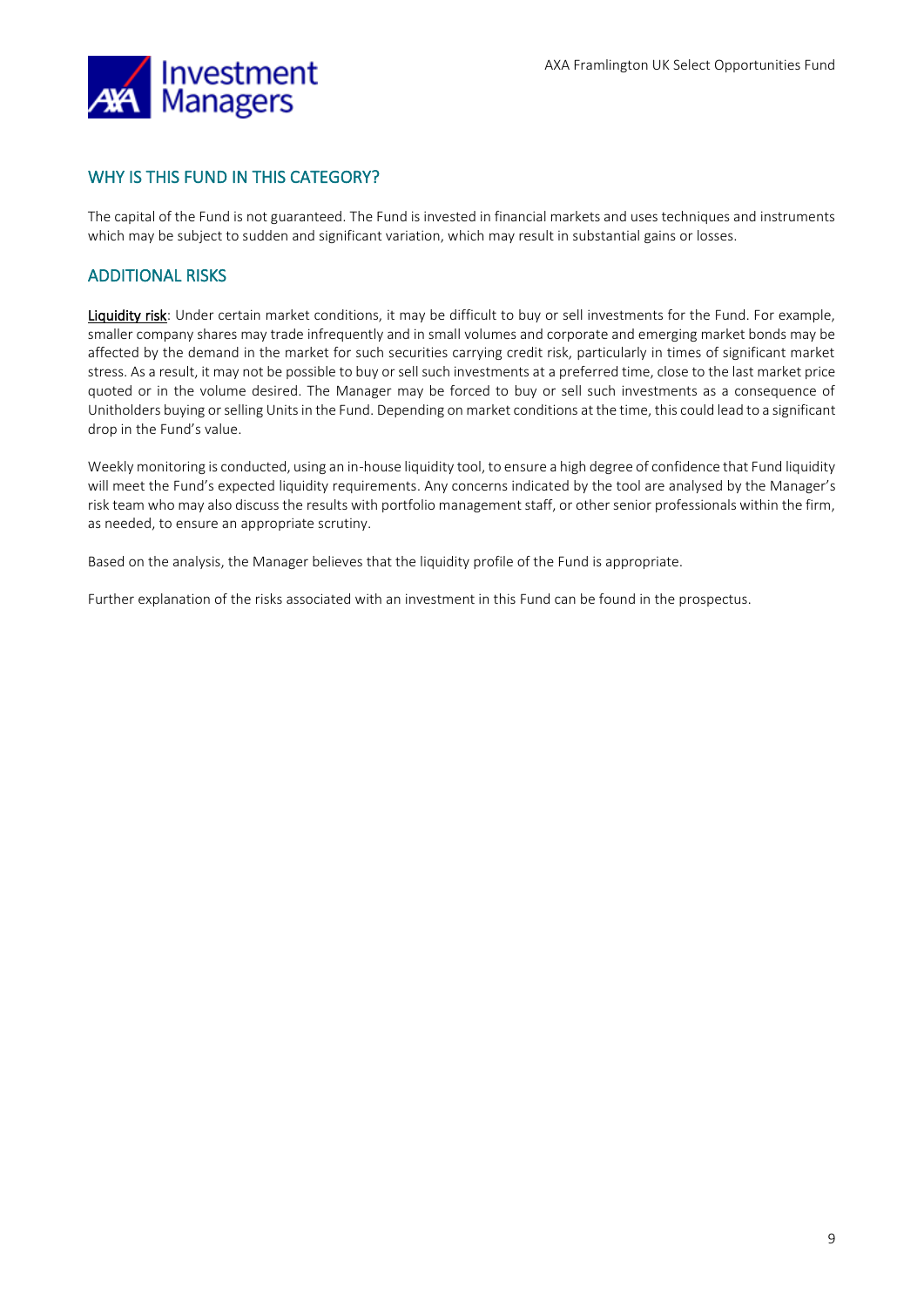

## <span id="page-9-0"></span>**Fund Information**

## FIVE YEAR PERFORMANCE

In the five years to 15 September 2020, the price of Z Accumulation units, with net income reinvested, rose by +18.82%. The FTSE All-Share Index (Total Return) increased by +21.47% over the same time period. During the same period, the price of Z Income units, with zero income reinvested, rose by +7.87%. (Source: AXA Investment Managers and Morningstar) (Prices in GBP).

### FIVE YEAR DISCRETE PERFORMANCE (DISCRETE YEARS TO LATEST REPORTING DATE)

| Date                      | AXA Framlington UK Select<br><b>Opportunities Z Acc</b> | FTSE All-Share (TR) |
|---------------------------|---------------------------------------------------------|---------------------|
| 15 Sep 2015 - 15 Sep 2016 | $+5.32%$                                                | $+12.79%$           |
| 15 Sep 2016 - 15 Sep 2017 | +8.73%                                                  | $+11.91%$           |
| 15 Sep 2017 - 15 Sep 2018 | +5.67%                                                  | +5.86%              |
| 15 Sep 2018 - 15 Sep 2019 | $+5.18%$                                                | $+4.75%$            |
| 15 Sep 2019 - 15 Sep 2020 | $-6.65%$                                                | $-13.21%$           |

Source: AXA Investment Managers & Morningstar. Basis: Single Price NAV, with net revenue reinvested, net of fees in GBP.

Past performance is not a guide to future performance.

### YIELD

| R Inc  | 0.55% |
|--------|-------|
| R Acc  | 0.55% |
| Z Inc  | 1.20% |
| Z Acc  | 1.20% |
| ZI Inc | 1.31% |
| ZI Acc | 1.30% |

#### **CHARGES**

|     | <b>Initial Charge</b> | <b>Annual Management Charge</b> |
|-----|-----------------------|---------------------------------|
| R   | Nil                   | 1.50%                           |
|     | Nil                   | 0.85%                           |
| -71 | Nil                   | 0.75%                           |

### ONGOING CHARGES\*

| R Inc  | 1.58% |
|--------|-------|
| R Acc  | 1.58% |
| Z Inc  | 0.93% |
| Z Acc  | 0.93% |
| ZI Inc | 0.83% |
| ZI Acc | 0.83% |
|        |       |

\*For more information on AXA's fund charges and costs please use the following link: https://retail.axa-im.co.uk/fund-charges-and-costs

### UNIT TRUST INDIVIDUAL SAVINGS ACCOUNTS

The AXA Framlington UK Select Opportunities Fund is available as a Stocks and Shares ISA through the AXA Investment Managers Stocks and Shares ISA.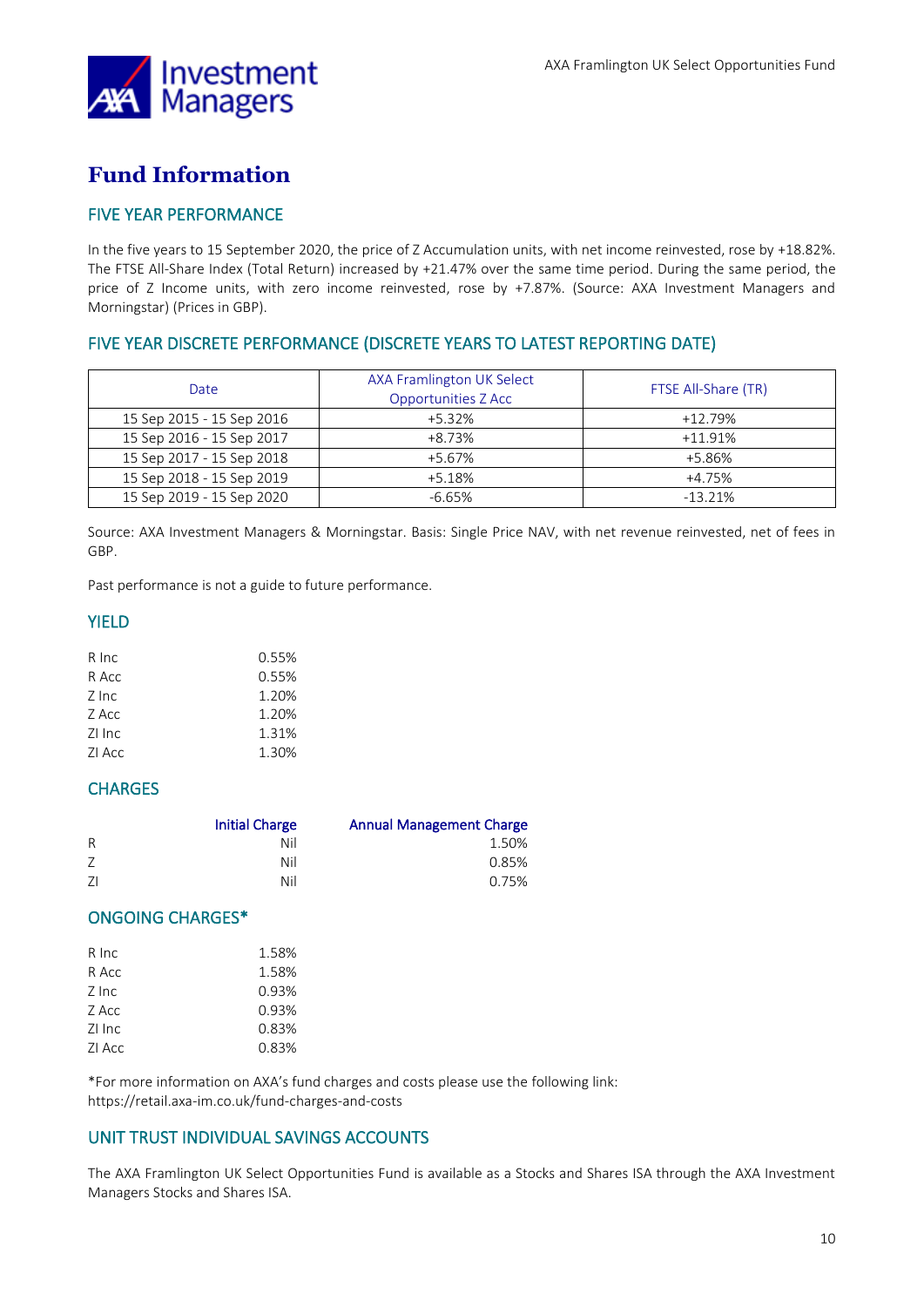

## <span id="page-10-0"></span>**Comparative Tables**

|                                               |            | R Inc      |            |            | R Acc      |            |
|-----------------------------------------------|------------|------------|------------|------------|------------|------------|
| Change in net assets per unit                 | 15/09/2020 | 15/09/2019 | 15/09/2018 | 15/09/2020 | 15/09/2019 | 15/09/2018 |
|                                               | (p)        | (p)        | (p)        | (p)        | (p)        | (p)        |
| Opening net asset value per unit <sup>+</sup> | 1,961.85   | 1,901.25   | 1,829.82   | 3,674.47   | 3,522.38   | 3,354.80   |
| Return before operating charges <sup>^</sup>  | (114.36)   | 111.54     | 121.92     | (210.76)   | 206.77     | 223.39     |
| Operating charges                             | (29.17)    | (29.62)    | (30.32)    | (54.72)    | (54.68)    | (55.81)    |
| Return after operating charges <sup>^</sup>   | (143.53)   | 81.92      | 91.60      | (265.48)   | 152.09     | 167.58     |
| Distributions                                 | (10.05)    | (21.32)    | (20.17)    | (18.83)    | (39.57)    | (35.12)    |
| Retained distributions on                     |            |            |            |            |            |            |
| accumulation units                            |            |            |            | 18.83      | 39.57      | 35.12      |
| Closing net asset value per unit <sup>†</sup> | 1,808.27   | 1,961.85   | 1,901.25   | 3,408.99   | 3,674.47   | 3,522.38   |
|                                               |            |            |            |            |            |            |
| *^after direct transaction costs of:          | 1.84       | 0.91       | 0.47       | 3.45       | 1.68       | 0.87       |
| Performance                                   |            |            |            |            |            |            |
| Return after charges                          | $-7.32%$   | 4.31%      | 5.01%      | $-7.22%$   | 4.32%      | 5.00%      |
|                                               |            |            |            |            |            |            |
| Other Information                             |            |            |            |            |            |            |
| Closing net asset value <sup>†</sup> (£'000)  | 37,735     | 48,002     | 54,464     | 324,269    | 639,061    | 1,100,198  |
| Closing number of units                       | 2,086,807  | 2,446,757  | 2,864,654  | 9,512,185  | 17,391,927 | 31,234,516 |
| Operating charges                             | 1.58%      | 1.58%      | 1.58%      | 1.58%      | 1.58%      | 1.58%      |
| Direct transaction costs <sup>*</sup>         | 0.10%      | 0.05%      | 0.02%      | 0.10%      | 0.05%      | 0.02%      |
| <b>Prices</b>                                 |            |            |            |            |            |            |
| Highest unit price #                          | 2,084.00   | 2,023.00   | 2,027.00   | 3,903.00   | 3,755.00   | 3,718.00   |
| Lowest unit price #                           | 1,277.00   | 1,681.00   | 1,806.00   | 2,404.00   | 3,113.00   | 3,313.00   |
|                                               |            |            |            |            |            |            |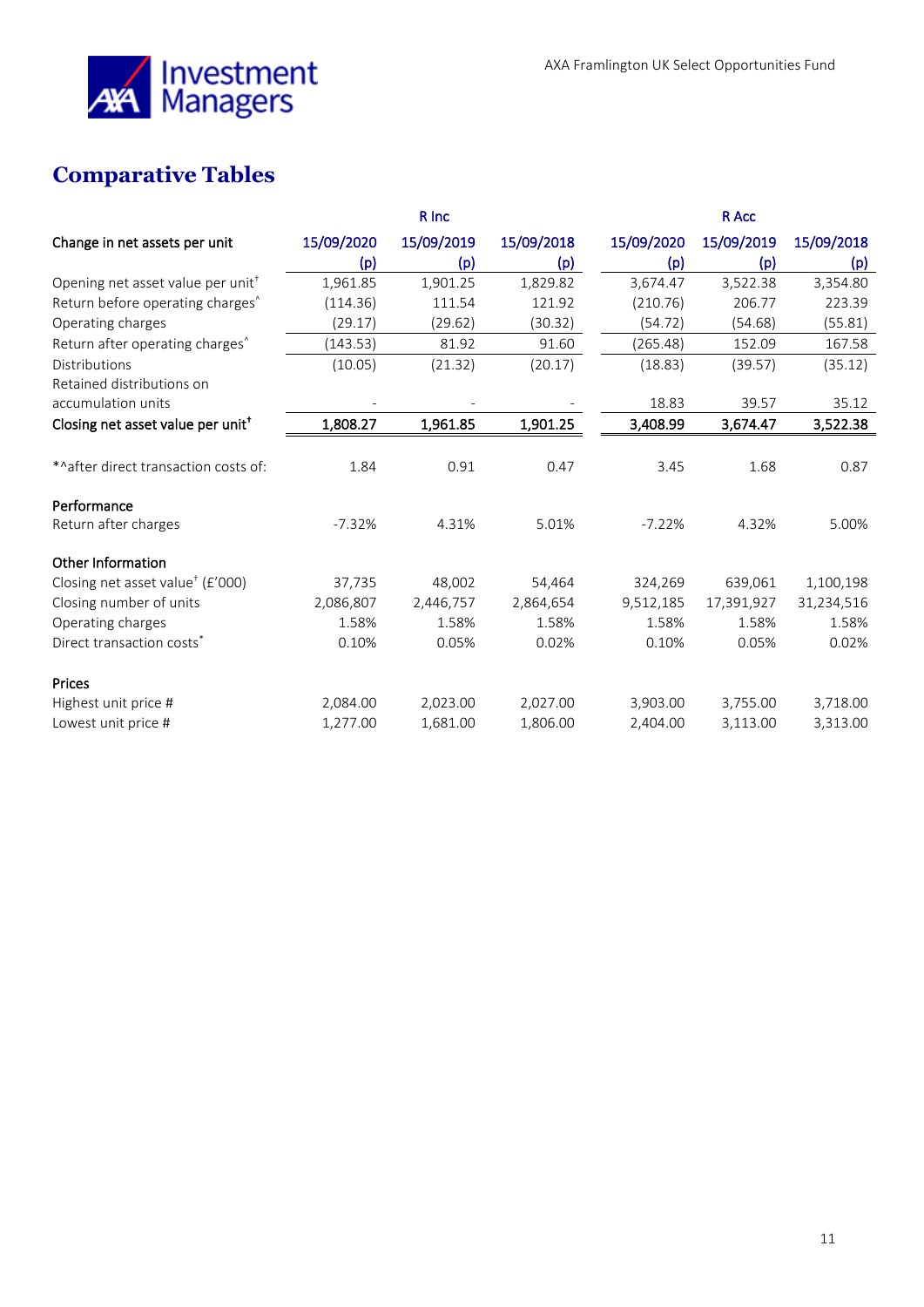

## **Comparative Tables (Continued)**

|                                               |            | Z Inc      |            |            | Z Acc      |            |
|-----------------------------------------------|------------|------------|------------|------------|------------|------------|
| Change in net assets per unit                 | 15/09/2020 | 15/09/2019 | 15/09/2018 | 15/09/2020 | 15/09/2019 | 15/09/2018 |
|                                               | (p)        | (p)        | (p)        | (p)        | (p)        | (p)        |
| Opening net asset value per unit <sup>+</sup> | 152.09     | 147.36     | 141.86     | 173.92     | 165.65     | 156.74     |
| Return before operating charges <sup>^</sup>  | (9.06)     | 8.68       | 9.45       | (9.99)     | 9.79       | 10.45      |
| Operating charges                             | (1.31)     | (1.35)     | (1.39)     | (1.51)     | (1.52)     | (1.54)     |
| Return after operating charges <sup>^</sup>   | (10.37)    | 7.33       | 8.06       | (11.50)    | 8.27       | 8.91       |
| Distributions                                 | (1.70)     | (2.60)     | (2.56)     | (1.96)     | (2.93)     | (2.73)     |
| Retained distributions on                     |            |            |            |            |            |            |
| accumulation units                            |            |            |            | 1.96       | 2.93       | 2.73       |
| Closing net asset value per unit <sup>+</sup> | 140.02     | 152.09     | 147.36     | 162.42     | 173.92     | 165.65     |
|                                               |            |            |            |            |            |            |
| *^after direct transaction costs of:          | 0.14       | 0.07       | 0.04       | 0.16       | 0.08       | 0.04       |
| Performance                                   |            |            |            |            |            |            |
| Return after charges                          | $-6.82%$   | 4.97%      | 5.68%      | $-6.61%$   | 4.99%      | 5.68%      |
| Other Information                             |            |            |            |            |            |            |
| Closing net asset value <sup>†</sup> (£'000)  | 7,906      | 7,988      | 10,452     | 25,082     | 23,964     | 31,574     |
| Closing number of units                       | 5,646,143  | 5,252,213  | 7,092,382  | 15,442,978 | 13,778,311 | 19,060,900 |
| Operating charges                             | 0.93%      | 0.93%      | 0.93%      | 0.93%      | 0.93%      | 0.93%      |
| Direct transaction costs <sup>*</sup>         | 0.10%      | 0.05%      | 0.02%      | 0.10%      | 0.05%      | 0.02%      |
| Prices                                        |            |            |            |            |            |            |
| Highest unit price #                          | 161.90     | 157.20     | 157.30     | 185.20     | 177.60     | 174.50     |
| Lowest unit price #                           | 98.91      | 130.50     | 140.00     | 114.20     | 146.70     | 155.30     |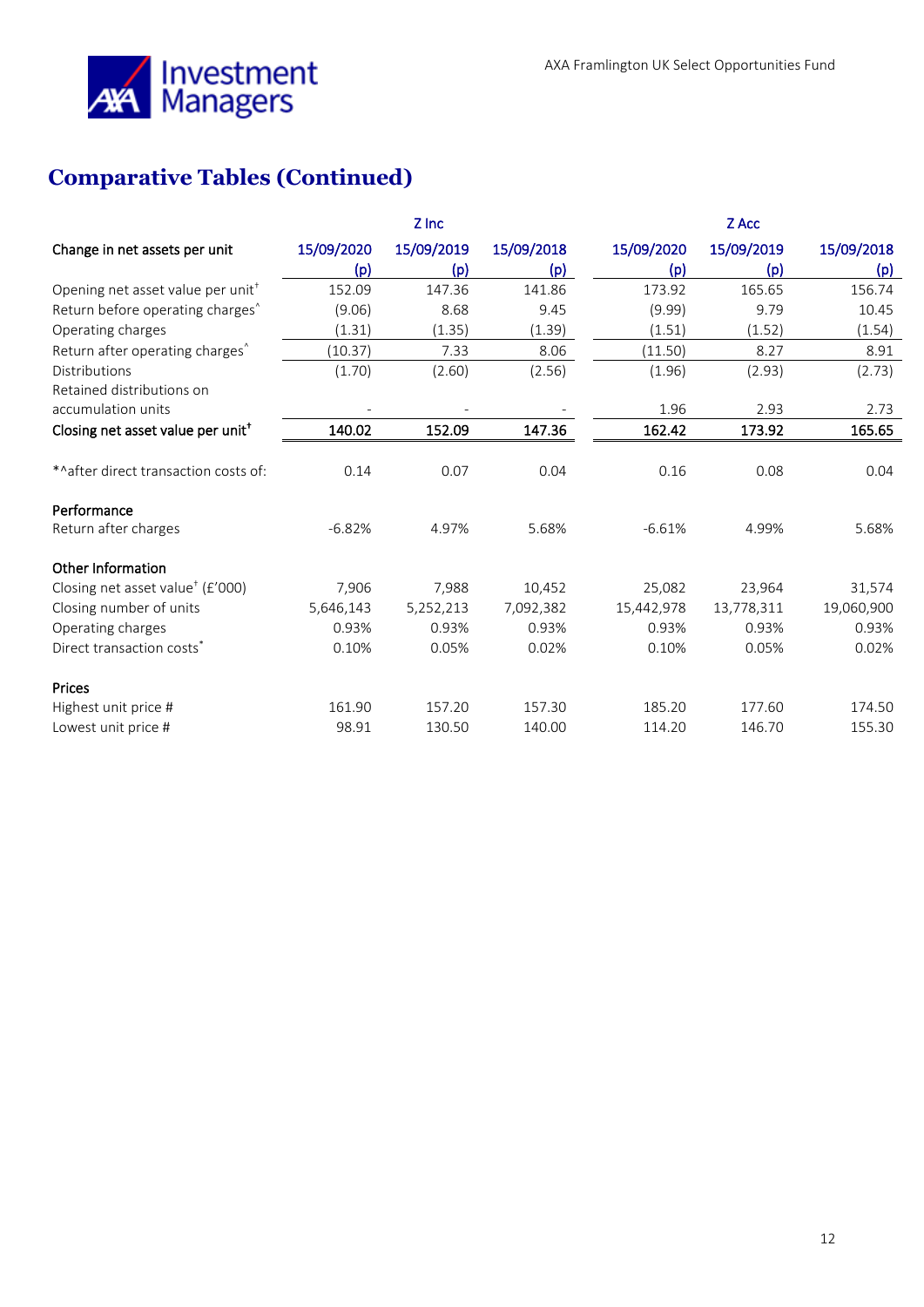

## **Comparative Tables (Continued)**

|                                               |             | ZI Inc      |             |             | ZI Acc      |             |
|-----------------------------------------------|-------------|-------------|-------------|-------------|-------------|-------------|
| Change in net assets per unit                 | 15/09/2020  | 15/09/2019  | 15/09/2018  | 15/09/2020  | 15/09/2019  | 15/09/2018  |
|                                               | (p)         | (p)         | (p)         | (p)         | (p)         | (p)         |
| Opening net asset value per unit <sup>†</sup> | 152.35      | 147.61      | 142.07      | 175.47      | 166.96      | 157.83      |
| Return before operating charges <sup>^</sup>  | (9.06)      | 8.70        | 9.44        | (10.06)     | 9.88        | 10.52       |
| Operating charges                             | (1.19)      | (1.21)      | (1.24)      | (1.38)      | (1.37)      | (1.39)      |
| Return after operating charges <sup>^</sup>   | (10.25)     | 7.49        | 8.20        | (11.44)     | 8.51        | 9.13        |
| Distributions                                 | (1.86)      | (2.75)      | (2.66)      | (2.14)      | (3.13)      | (2.95)      |
| Retained distributions on                     |             |             |             |             |             |             |
| accumulation units                            |             |             |             | 2.14        | 3.13        | 2.95        |
| Closing net asset value per unit <sup>+</sup> | 140.24      | 152.35      | 147.61      | 164.03      | 175.47      | 166.96      |
|                                               |             |             |             |             |             |             |
| *^after direct transaction costs of:          | 0.14        | 0.07        | 0.04        | 0.17        | 0.08        | 0.04        |
| Performance                                   |             |             |             |             |             |             |
| Return after charges                          | $-6.73%$    | 5.07%       | 5.77%       | $-6.52%$    | 5.10%       | 5.78%       |
| Other Information                             |             |             |             |             |             |             |
| Closing net asset value <sup>†</sup> (£'000)  | 214,098     | 301,999     | 676,076     | 432,758     | 562,660     | 818,318     |
| Closing number of units                       | 152,671,025 | 198,231,456 | 458,014,896 | 263,830,628 | 320,652,708 | 490,137,749 |
| Operating charges                             | 0.83%       | 0.83%       | 0.83%       | 0.83%       | 0.83%       | 0.83%       |
| Direct transaction costs <sup>*</sup>         | 0.10%       | 0.05%       | 0.02%       | 0.10%       | 0.05%       | 0.02%       |
| Prices                                        |             |             |             |             |             |             |
| Highest unit price #                          | 162.30      | 157.50      | 157.60      | 186.90      | 179.20      | 175.80      |
| Lowest unit price #                           | 99.05       | 130.80      | 140.30      | 115.20      | 147.90      | 156.50      |

† Valued at bid-market prices.

# High and low price disclosures are based on quoted unit prices. Therefore the opening and closing NAV prices may fall outside the high / low price threshold.

^ Operating charges include indirect costs incurred in the maintenance and running of the Fund, as disclosed in the detailed expenses within the Statement of Total Return.

\* Direct transaction costs include fees, commissions, transfer taxes and duties in the purchasing and selling of investments, within the accounting year.

The figures used within the table have been calculated against the average Net Asset Value for the accounting year.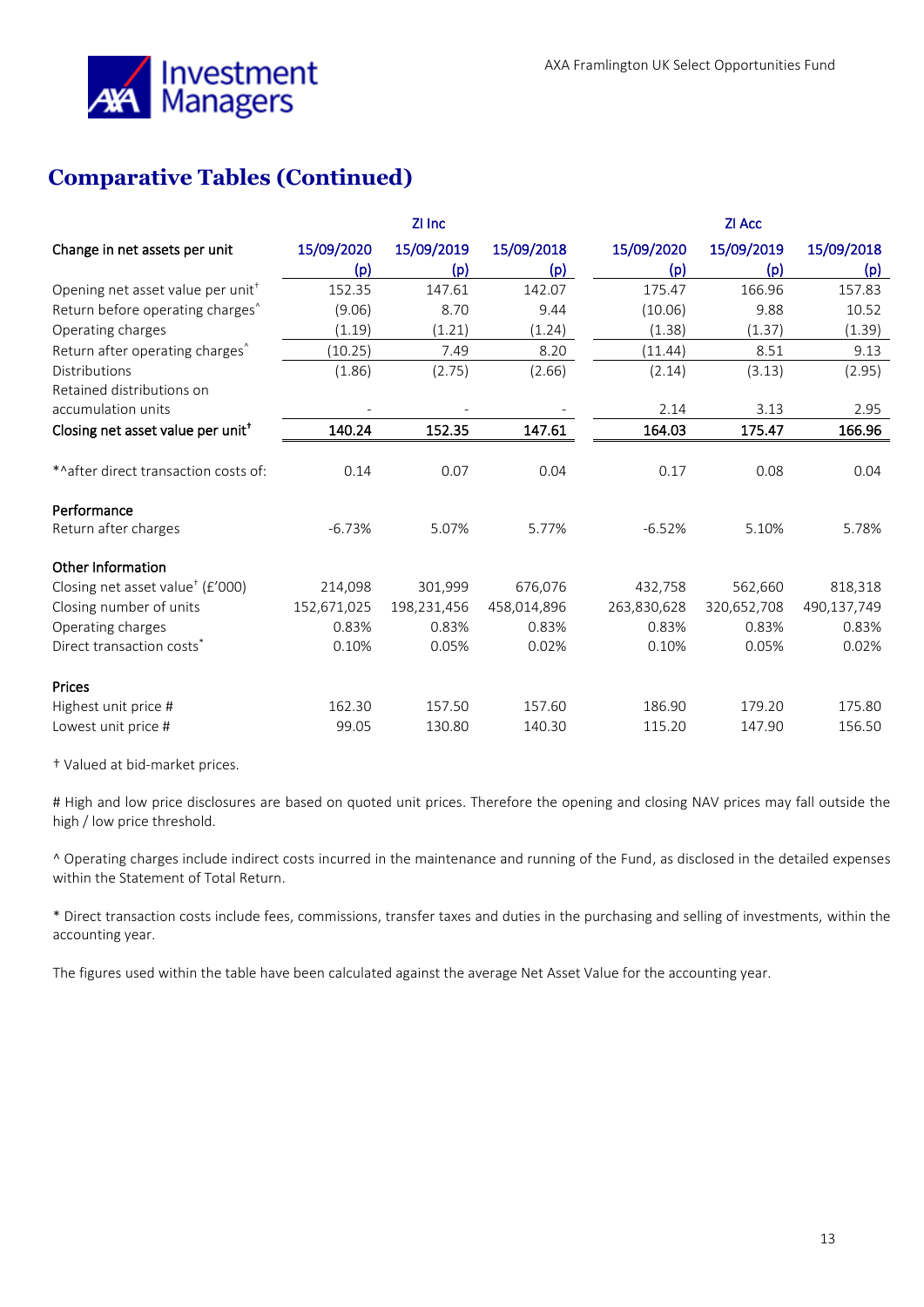

## <span id="page-13-0"></span>**Portfolio Statement**

The AXA Framlington UK Select Opportunities Fund as at 15 September 2020 consisted of the following investments, which are ordinary shares unless otherwise stated.

| <b>Holding</b> |                                            | Market value | <b>Total net</b>         |
|----------------|--------------------------------------------|--------------|--------------------------|
|                |                                            | £'000        | assets (%)               |
|                | UNITED KINGDOM: 86.21%                     |              |                          |
|                | (15/09/2019: 83.38%)                       |              |                          |
|                | <b>BASIC MATERIALS: 1.59%</b>              |              |                          |
|                | (15/09/2019: 2.08%)                        |              |                          |
|                | Chemicals: 1.59%                           |              |                          |
|                | (15/09/2019: 2.08%)                        |              |                          |
| 267,396        | Croda International                        | 16,568       | 1.59                     |
| 2,455,573      | Dyson <sup>1</sup>                         |              | $\overline{\phantom{a}}$ |
|                |                                            | 16,568       | 1.59                     |
|                | CONSUMER GOODS: 7.76%                      |              |                          |
|                | (15/09/2019: 4.01%)                        |              |                          |
|                | Beverages: 4.81%                           |              |                          |
|                | (15/09/2019: 4.01%)                        |              |                          |
| 1,321,184      | Diageo                                     | 34,952       | 3.36                     |
| 696,163        | Fevertree Drinks                           | 15,148       | 1.45                     |
|                |                                            | 50,100       | 4.81                     |
|                | Household Goods & Home Construction: 2.95% |              |                          |
|                | (15/09/2019: 0.00%)                        |              |                          |
| 402,600        | Reckitt Benckiser                          | 30,686       | 2.95                     |
|                |                                            | 30,686       | 2.95                     |
|                | <b>CONSUMER SERVICES: 13.31%</b>           |              |                          |
|                | (15/09/2019: 10.48%)                       |              |                          |
|                | General Retailers: 2.80%                   |              |                          |
|                | (15/09/2019: 1.96%)                        |              |                          |
| 2,111,571      | Dunelm                                     | 29,203       | 2.80                     |
|                |                                            | 29,203       | 2.80                     |
|                | Media: 9.53%                               |              |                          |
|                | (15/09/2019: 8.18%)                        |              |                          |
| 5,703,500      | Ascential                                  | 16,951       | 1.63                     |
| 4,193,750      | Auto Trader                                | 23,737       | 2.28                     |
| 2,013,000      | Future                                     | 37,562       | 3.60                     |
| 8,239,972      | <b>ITV</b>                                 | 5,374        | 0.52                     |
| 2,516,250      | Rightmove                                  | 15,626       | 1.50                     |
|                |                                            | 99,250       | 9.53                     |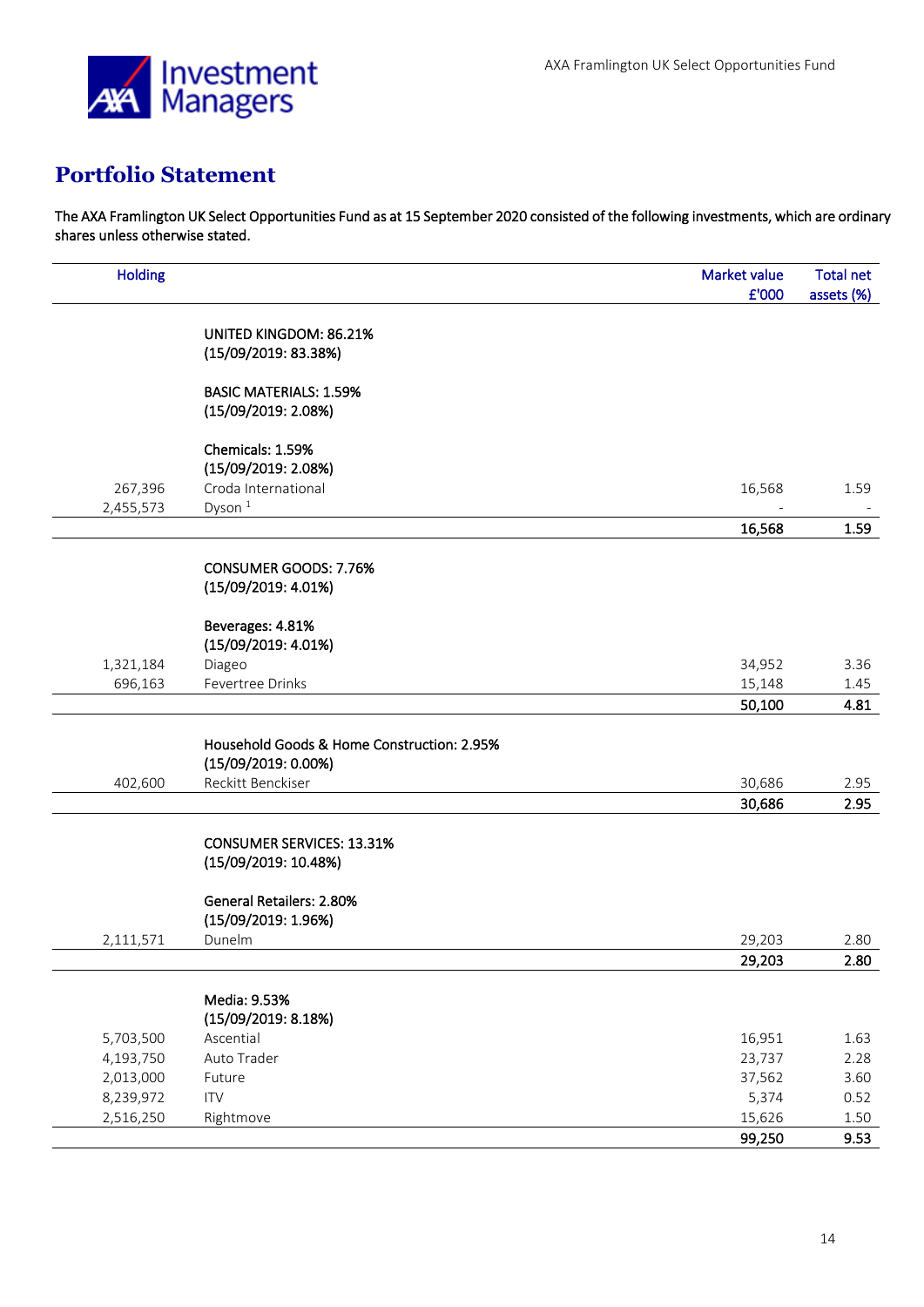

| <b>Holding</b> |                                                                 | <b>Market value</b> | <b>Total net</b> |
|----------------|-----------------------------------------------------------------|---------------------|------------------|
|                |                                                                 | £'000               | assets (%)       |
|                | Travel & Leisure: 0.98%                                         |                     |                  |
|                | (15/09/2019: 0.34%)                                             |                     |                  |
| 3,623,125      | On the Beach                                                    | 10,163              | 0.98             |
|                |                                                                 | 10,163              | 0.98             |
|                |                                                                 |                     |                  |
|                | FINANCIALS: 13.36%                                              |                     |                  |
|                | (15/09/2019: 12.71%)                                            |                     |                  |
|                | Banks: 1.90%                                                    |                     |                  |
|                | (15/09/2019: 5.02%)                                             |                     |                  |
| 2,851,750      | <b>HSBC</b>                                                     | 9,218               | 0.88             |
| 40,260,000     | Lloyds Banking                                                  | 10,621              | 1.02             |
|                |                                                                 | 19,839              | 1.90             |
|                |                                                                 |                     |                  |
|                | Financial Services: 5.28%                                       |                     |                  |
| 2,659,538      | (15/09/2019: 4.86%)<br>AJ Bell                                  | 11,556              | 1.11             |
| 148            | BENE IO <sup>1</sup>                                            |                     |                  |
| 442,451        | London Stock Exchange                                           | 40,033              | 3.84             |
| 3,542,670      | Premier Miton                                                   | 3,401               | 0.33             |
|                |                                                                 | 54,990              | 5.28             |
|                |                                                                 |                     |                  |
|                | Life Insurance: 4.75%                                           |                     |                  |
| 11,490,875     | (15/09/2019: 2.81%)<br>Legal & General                          | 22,723              | 2.18             |
| 2,256,238      | Prudential                                                      | 26,736              | 2.57             |
|                |                                                                 | 49,459              | 4.75             |
|                |                                                                 |                     |                  |
|                | Non Equity Investment Instruments: 0.00%<br>(15/09/2019: 0.02%) |                     |                  |
| 629,063        | Stirling Industries                                             | 44                  |                  |
|                |                                                                 | 44                  |                  |
|                |                                                                 |                     |                  |
|                | Real Estate Investment & Services: 1.43%                        |                     |                  |
|                | (15/09/2019: 0.00%)                                             |                     |                  |
| 4,715,412      | Grainger                                                        | 14,854              | 1.43             |
|                |                                                                 | 14,854              | 1.43             |
|                | HEALTH CARE: 17.10%                                             |                     |                  |
|                | (15/09/2019: 16.10%)                                            |                     |                  |
|                | Health Care Equipment & Services: 3.68%                         |                     |                  |
|                | (15/09/2019: 5.15%)                                             |                     |                  |
| 7,493,382      | <b>Advanced Medical Solutions</b>                               | 17,909              | 1.72             |
| 3,075,863      | Creo Medical                                                    | 5,229               | 0.50             |
| 966,006        | Smith & Nephew                                                  | 15,215              | 1.46             |
|                |                                                                 | 38,353              | 3.68             |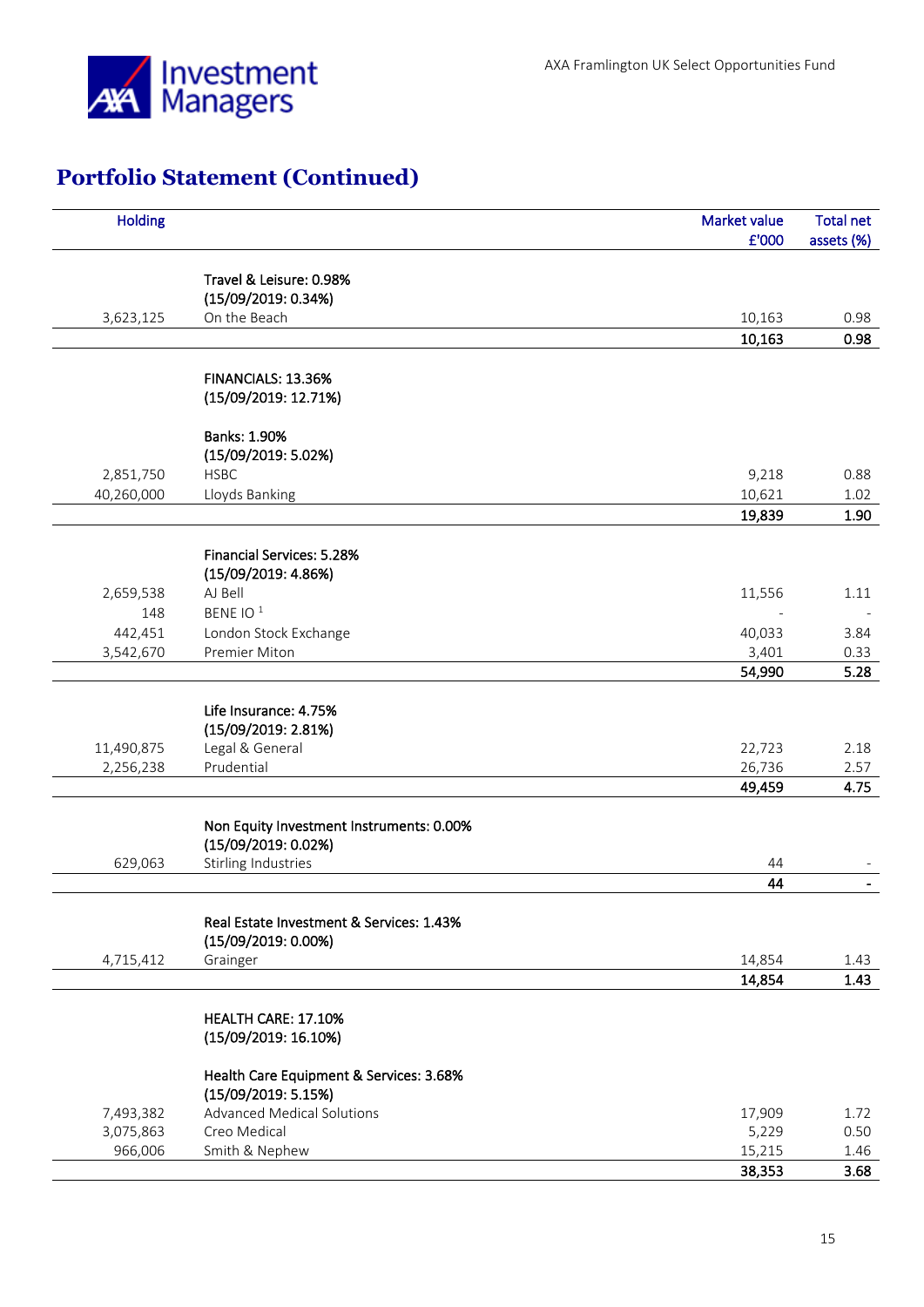

| <b>Holding</b> |                                          | Market value | <b>Total net</b> |
|----------------|------------------------------------------|--------------|------------------|
|                |                                          | £'000        | assets (%)       |
|                | Pharmaceuticals & Biotechnology: 13.42%  |              |                  |
|                | (15/09/2019: 10.95%)                     |              |                  |
| 5,446,981      | Amryt Pharma                             | 11,221       | 1.08             |
| 4,188,856      | Amryt Pharma EMA CVR <sup>1</sup>        |              |                  |
| 4,188,856      | Amryt Pharma FDA CVR <sup>1</sup>        |              |                  |
| 4,188,856      | Amryt Pharma Revenue CVR <sup>1</sup>    |              |                  |
| 570,350        | AstraZeneca                              | 49,215       | 4.72             |
| 2,689,112      | Clinigen                                 | 17,950       | 1.72             |
| 85,777         | Dechra Pharmaceuticals                   | 2,805        | 0.27             |
| 4,315,055      | Eco Animal Health                        | 9,925        | 0.95             |
| 10,324,724     | Evgen Pharma                             | 1,316        | 0.13             |
| 2,746,907      | GlaxoSmithKline                          | 41,967       | 4.03             |
| 1,174,250      | Silence Therapeutics                     | 5,402        | 0.52             |
|                |                                          | 139,801      | 13.42            |
|                |                                          |              |                  |
|                | INDUSTRIALS: 21.57%                      |              |                  |
|                | (15/09/2019: 24.11%)                     |              |                  |
|                | Aerospace & Defense: 3.37%               |              |                  |
|                | (15/09/2019: 0.78%)                      |              |                  |
| 9,897,250      | Chemring                                 | 25,931       | 2.49             |
| 419,375        | <b>Ultra Electronics</b>                 | 9,167        | 0.88             |
|                |                                          | 35,098       | 3.37             |
|                |                                          |              |                  |
|                | Construction & Materials: 0.00%          |              |                  |
|                | $(15/09/2019:0.00\%*)$                   |              |                  |
|                | Electronic & Electrical Equipment: 1.68% |              |                  |
|                | (15/09/2019: 2.36%)                      |              |                  |
| 7,548,750      | Morgan Advanced Materials                | 17,551       | 1.68             |
|                |                                          | 17,551       | 1.68             |
|                |                                          |              |                  |
|                | General Industrials: 3.52%               |              |                  |
|                | $(15/09/2019:3.17\%)$                    |              |                  |
| 31,540,731     | Coats                                    | 17,379       | 1.67             |
| 15,555,500     | Melrose Industries                       | 19,320       | 1.85             |
|                |                                          | 36,699       | 3.52             |
|                |                                          |              |                  |
|                | Industrial Engineering: 5.76%            |              |                  |
|                | (15/09/2019: 7.88%)                      |              |                  |
| 2,163,975      | Bodycote                                 | 12,919       | 1.24             |
| 7,685,875      | Rotork                                   | 23,073       | 2.21             |
| 8,568,699      | Trifast                                  | 8,397        | 0.81             |
| 1,212,977      | Weir                                     | 15,660       | 1.50             |
|                |                                          | 60,049       | 5.76             |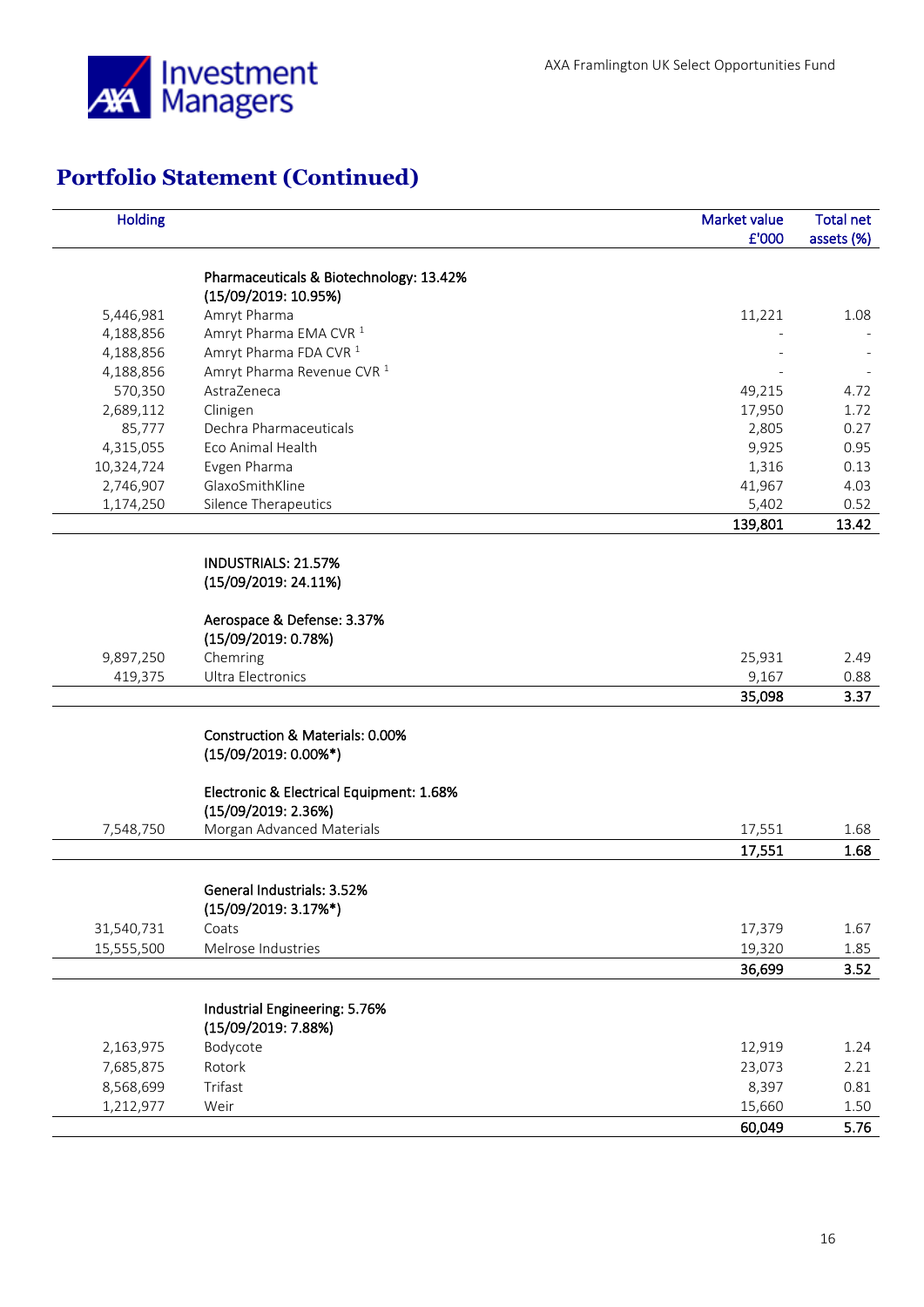

| <b>Holding</b> |                                                               | Market value<br>£'000 | <b>Total net</b><br>assets (%) |
|----------------|---------------------------------------------------------------|-----------------------|--------------------------------|
|                |                                                               |                       |                                |
|                | Industrial Transportation: 0.00%<br>(15/09/2019: 0.74%)       |                       |                                |
|                |                                                               |                       |                                |
|                | Support Services: 7.24%                                       |                       |                                |
|                | (15/09/2019:9.18%)                                            |                       |                                |
| 754,875        | Ashtead                                                       | 21,891                | 2.10                           |
| 5,032,500      | Essentra                                                      | 14,312                | 1.37                           |
| 7,188,460      | Rentokil Initial                                              | 39,235                | 3.77                           |
|                |                                                               | 75,438                | 7.24                           |
|                | OIL & GAS: 6.10%                                              |                       |                                |
|                | (15/09/2019: 10.54%)                                          |                       |                                |
|                |                                                               |                       |                                |
|                | Alternative Energy: 0.33%                                     |                       |                                |
|                | (15/09/2019: 0.00%)                                           |                       |                                |
| 18,871,875     | <b>AFC Energy</b>                                             | 3,454                 | 0.33                           |
|                |                                                               | 3,454                 | 0.33                           |
|                | Oil & Gas Producers: 5.77%                                    |                       |                                |
|                | (15/09/2019: 10.54%)                                          |                       |                                |
| 8,684,250      | <b>BP</b>                                                     | 22,531                | 2.16                           |
| 13,148,059     | Diversified Gas & Oil                                         | 13,805                | 1.33                           |
| 1,038,125      | Royal Dutch Shell                                             | 10,740                | 1.03                           |
| 10,903,750     | Serica Energy                                                 | 10,795                | 1.04                           |
| 14,668,060     | Wentworth Resources                                           | 2,200                 | 0.21                           |
|                |                                                               | 60,071                | 5.77                           |
|                |                                                               |                       |                                |
|                | TECHNOLOGY: 5.42%                                             |                       |                                |
|                | (15/09/2019: 2.65%)                                           |                       |                                |
|                | Software & Computer Services: 2.67%                           |                       |                                |
|                | (15/09/2019: 0.34%)                                           |                       |                                |
| 230,657        | AVEVA                                                         | 11,155                | 1.07                           |
| 2,306,563      | Sage                                                          | 16,658                | 1.60                           |
|                |                                                               | 27,813                | 2.67                           |
|                |                                                               |                       |                                |
|                | Technology Hardware & Equipment: 2.75%<br>(15/09/2019: 2.31%) |                       |                                |
| 10,155,475     | <b>Spirent Communications</b>                                 | 28,689                | 2.75                           |
|                |                                                               | 28,689                | 2.75                           |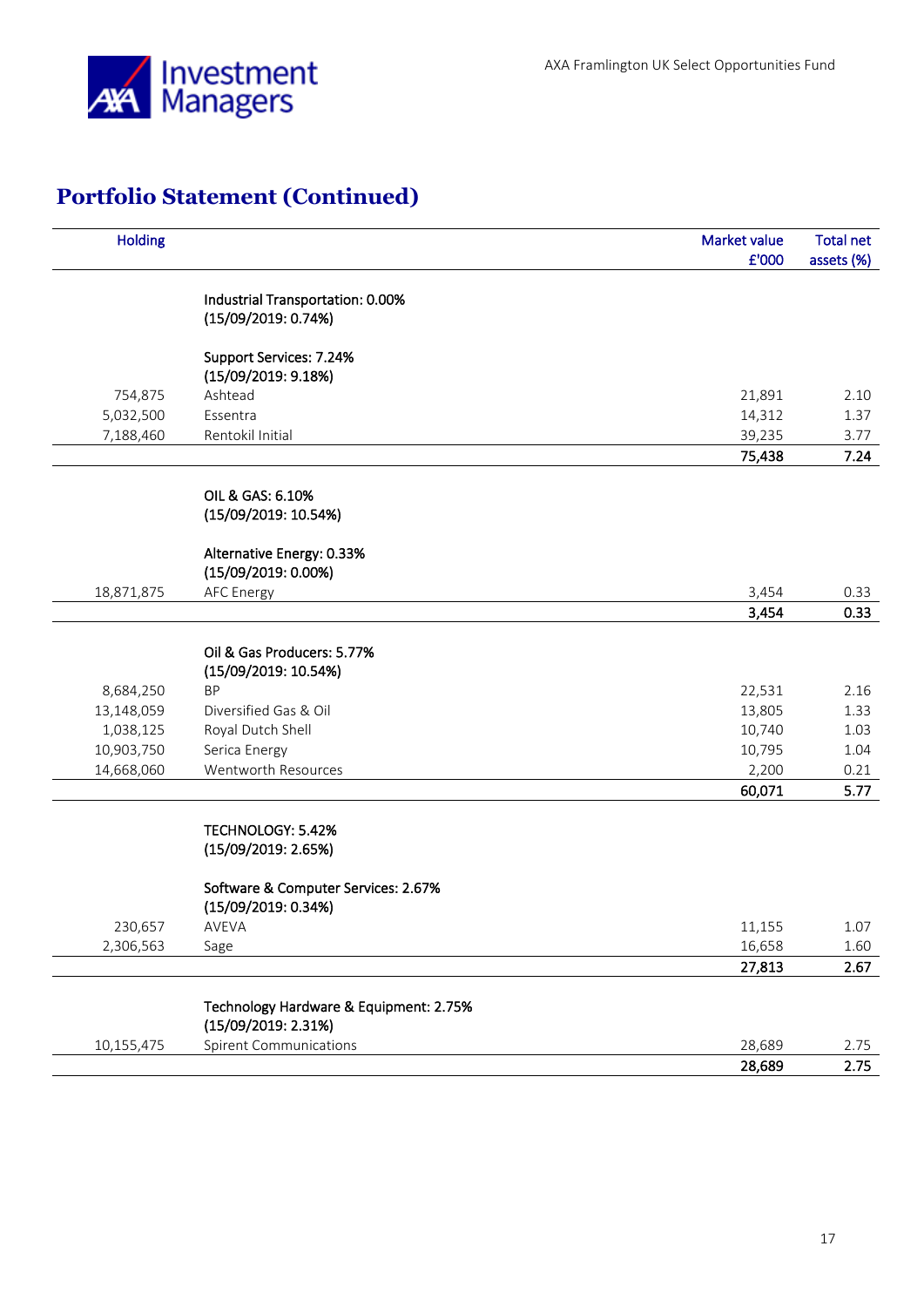

| <b>Holding</b>     |                                                         | Market value     | <b>Total net</b> |
|--------------------|---------------------------------------------------------|------------------|------------------|
|                    |                                                         | £'000            | assets (%)       |
|                    |                                                         |                  |                  |
|                    | <b>TELECOMMUNICATIONS: 0.00%</b><br>(15/09/2019: 0.70%) |                  |                  |
|                    |                                                         |                  |                  |
|                    | <b>Fixed Line Telecommunications: 0.00%</b>             |                  |                  |
|                    | (15/09/2019: 0.70%)                                     |                  |                  |
|                    | EUROPE (excluding UK): 10.35%                           |                  |                  |
|                    | (15/09/2019: 9.80%)                                     |                  |                  |
|                    | <b>GUERNSEY: 2.18%</b>                                  |                  |                  |
|                    | (15/09/2019: 2.09%)                                     |                  |                  |
| 6,180,696          | iEnergizer                                              | 15,328           | 1.47             |
| 3,784,839          | Indus Gas                                               | 7,381            | 0.71             |
|                    |                                                         | 22,709           | 2.18             |
|                    |                                                         |                  |                  |
|                    | <b>IRELAND: 1.25%</b>                                   |                  |                  |
|                    | (15/09/2019: 1.95%)                                     |                  |                  |
| 4,193,750          | Applegreen                                              | 13,001<br>13,001 | 1.25<br>1.25     |
|                    |                                                         |                  |                  |
|                    | <b>JERSEY: 6.92%</b>                                    |                  |                  |
|                    | (15/09/2019: 5.76%)                                     |                  |                  |
| 2,160,281          | boohoo                                                  | 6,798            | 0.65             |
| 33,550,000         | Breedon                                                 | 24,357           | 2.34             |
| 1,383,938          | Experian                                                | 40,951           | 3.93             |
|                    |                                                         | 72,106           | 6.92             |
|                    |                                                         |                  |                  |
|                    | NORTH AMERICA: 1.55%                                    |                  |                  |
|                    | (15/09/2019: 3.08%)                                     |                  |                  |
|                    | UNITED STATES OF AMERICA: 1.55%                         |                  |                  |
|                    | (15/09/2019: 3.08%)                                     |                  |                  |
| 142,663            | <b>Fidelity National Information Services</b>           | 16,151           | 1.55             |
|                    |                                                         | 16,151           | 1.55             |
|                    |                                                         |                  |                  |
|                    | Investments as shown in the balance sheet               | 1,022,139        | 98.11            |
| Net current assets |                                                         | 19,709           | 1.89             |
| Total net assets   |                                                         | 1,041,848        | 100.00           |

\* Since the previous report industry classifications have been updated. Comparative figures have been updated where appropriate.

Stocks shown as CVR's represent Contingent Value Rights.

 $1$  Nil valued/delisted/suspended securities not approved within the meaning of the Collective Investment Schemes Sourcebook. The regulations permit a maximum of 10% of the Fund to be invested in unapproved securities. Securities classed as unapproved are those which are not admitted to an official listing in a member state or traded on under the rules of an eligible securities market, as laid down in the Prospectus.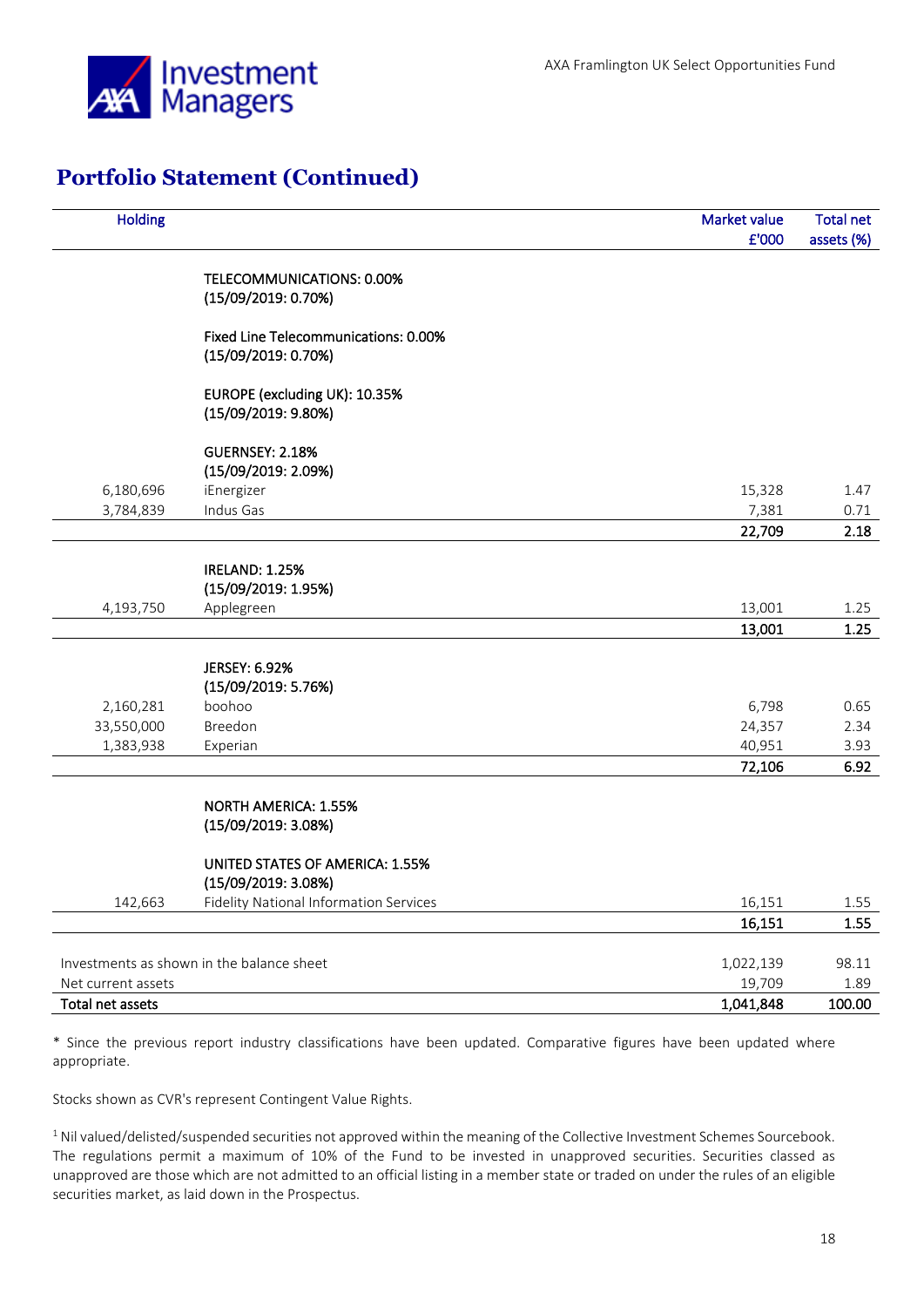

## <span id="page-18-0"></span>**Statement of Total Return**

## For the year ended 15 September

|                                        |              |           | 2020       |           | 2019     |
|----------------------------------------|--------------|-----------|------------|-----------|----------|
|                                        | <b>Notes</b> | £'000     | £'000      | f'000     | £'000    |
| Income                                 |              |           |            |           |          |
| Net capital (losses)/gains             | 3            |           | (129, 733) |           | 18,164   |
| Revenue                                | 4            | 28,614    |            | 48,815    |          |
| Expenses                               | 5            | (15, 669) |            | (21, 626) |          |
| Interest payable and similar charges   |              |           |            |           |          |
| Net revenue before taxation            |              | 12,945    |            | 27,189    |          |
| Taxation                               | 6            | (277)     |            | (79)      |          |
| Net revenue after taxation             |              |           | 12,668     |           | 27,110   |
| Total return before distributions      |              |           | (117,065)  |           | 45,274   |
| Distributions                          |              |           | (12, 668)  |           | (27,110) |
| Change in net assets attributable to   |              |           |            |           |          |
| unitholders from investment activities |              |           | (129,733)  |           | 18,164   |

## <span id="page-18-1"></span>**Statement of Change in Net Assets Attributable to Unitholders**

## For the year ended 15 September

|                                                  |           | 2020       |               | 2019          |
|--------------------------------------------------|-----------|------------|---------------|---------------|
|                                                  | £'000     | £'000      | £'000         | £'000         |
|                                                  |           |            |               |               |
| Opening net assets attributable to unitholders   |           | 1,583,673  |               | 2,691,081     |
| Amounts receivable on creation of units          | 3,001     |            | 3,808         |               |
| Amounts payable on cancellation of units         | (423,760) |            | (1, 147, 528) |               |
|                                                  |           | (420,759)  |               | (1, 143, 720) |
|                                                  |           |            |               |               |
| Change in net assets attributable to unitholders |           |            |               |               |
| from investment activities                       |           | (129, 733) |               | 18,164        |
| Retained distribution on accumulation units      |           | 8,664      |               | 18,145        |
| Unclaimed distribution                           |           | 3          |               | 3             |
| Closing net assets attributable to unitholders   |           | 1,041,848  |               | 1,583,673     |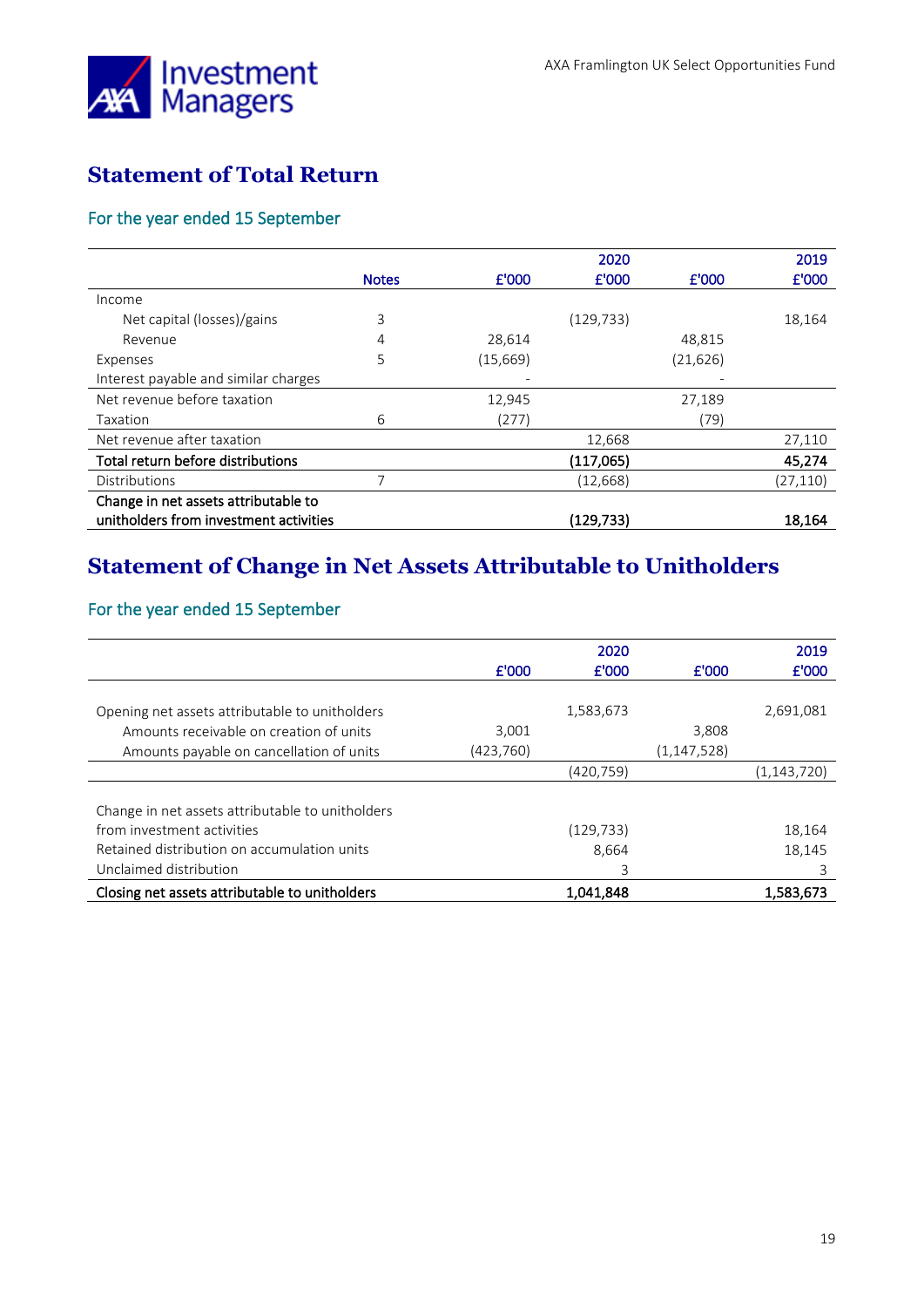

## <span id="page-19-0"></span>**Balance Sheet**

## As at 15 September

|                                        |              | 2020      | 2019      |
|----------------------------------------|--------------|-----------|-----------|
|                                        | <b>Notes</b> | £'000     | £'000     |
| <b>ASSETS</b>                          |              |           |           |
| Fixed assets                           |              |           |           |
| Investments                            |              | 1,022,139 | 1,524,395 |
| Current assets                         |              |           |           |
| Debtors                                | 8            | 3,946     | 6,540     |
| Cash and bank balances                 | 9            | 20,773    | 62,281    |
| <b>Total assets</b>                    |              | 1,046,858 | 1,593,216 |
|                                        |              |           |           |
| <b>LIABILITIES</b>                     |              |           |           |
| Creditors                              |              |           |           |
| Distribution payable                   |              | 1,495     | 4,330     |
| Other creditors                        | 10           | 3,515     | 5,213     |
| <b>Total liabilities</b>               |              | 5,010     | 9,543     |
| Net assets attributable to unitholders |              | 1,041,848 | 1,583,673 |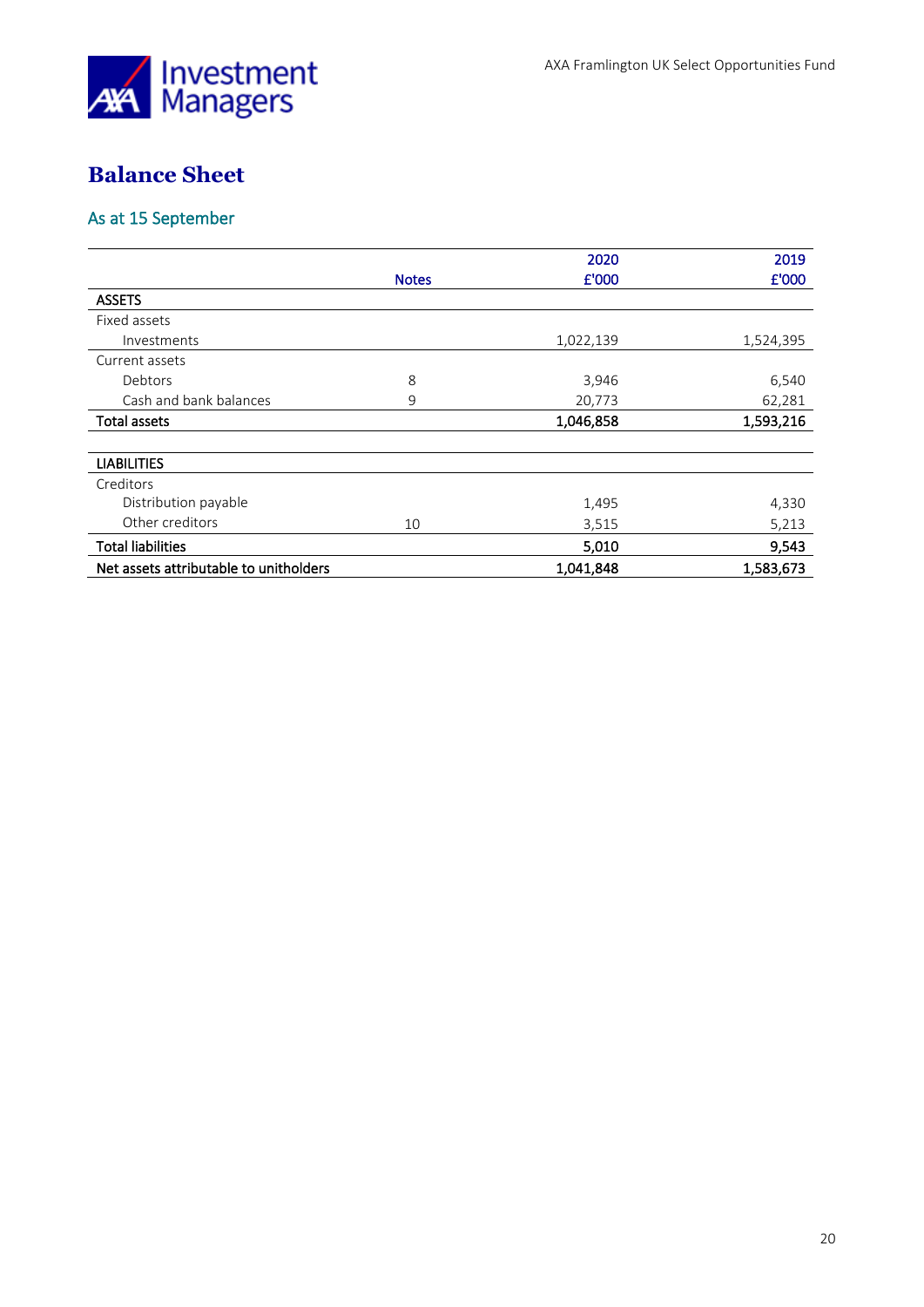

## <span id="page-20-0"></span>**Notes to the Financial Statements**

## 1.1 Accounting policies

a) The Financial Statements have been prepared on a historical cost basis, as modified by the revaluation of investments, and in accordance with Financial Reporting Standard 102 ("FRS 102") and the Statement of Recommended Practice for Authorised Funds issued by the Investment Management Association (''IMA'') in May 2014, and amended in June 2017. The Financial Statements have been prepared on a going concern basis. The Financial Statements are prepared in accordance with the Trust Deed and the Financial Conduct Authority's Collective Investment Schemes Sourcebook ("COLL").

There are no material events that have been identified that may cast significant doubt about the Fund's ability to continue as a going concern for at least the next twelve months from the date these financial statements are authorised for issue. The Manager believes that the Fund has adequate resources to continue in operational existence for the foreseeable future and, following consideration of the impact of COVID-19, they continue to adopt the going concern basis in preparing the financial statements.

b) Dividends on quoted ordinary shares and preference shares are recognised when the securities are quoted exdividend. Where such securities are not quoted, dividends are recognised when the right to receive payment is established.

c) The listed investments of the Fund are valued at bid-market prices ruling at 12 noon on the last business day of the accounting year. Where certain securities are listed on global markets which are closed at the 12 noon valuation point, the last available closing bid-price will be utilised, subject to the application of any fair value pricing adjustment. The fair value of unlisted securities, and unquoted securities where the quotation has been suspended, is estimated by the Manager, using independent sources where available.

d) The functional currency of the Fund is Sterling (GBP). Any transactions in overseas currencies are translated to Sterling at the rates of exchange ruling on the day of any such transaction. Foreign currency balances and investments priced in overseas currencies at the end of the year are converted into Sterling at the exchange rates ruling at 12 noon on the last business day of the accounting year.

e) All expenses are charged in full against revenue on an accruals basis, with the exception of transaction charges which are charged directly to capital. The Manager is entitled to receive (with effect from the dealing day on which units of any class are first allotted) an annual management charge payable on and out of the scheme property of each unit class of the Fund. The annual management charge will be based on the value of the scheme property of the Fund on the immediately preceding dealing day as determined in accordance with the Trust Deed and the Regulations for the purpose of calculating the price of units.

f) Corporation Tax is provided at 20% on revenue, after deduction of expenses. Overseas dividends are disclosed gross of any foreign tax suffered, the tax element being disclosed in the tax note. Where overseas tax has been deducted from overseas revenue, that tax can, in some cases, be set off against Corporation Tax payable, by way of double taxation relief. Deferred taxation is provided on a full provision basis on timing differences arising from the different treatment of items for accounting and tax purposes. Potential future liabilities and assets are recognised where the transactions or events giving rise to them occurred before the balance sheet date. A deferred tax asset is only recognised to the extent that a timing difference will be of future benefit.

g) Bank interest is accounted for on an accruals basis.

h) Revenue equalisation currently applies to the Fund, with the result that part of the purchase price of a unit reflects the relevant share of accrued revenue received or to be received by the Fund. This sum is returned to a unitholder with the first allocation of revenue in respect of a unit issued during a distribution period. The amount representing the revenue equalisation in the unit's price is a return of capital and is not taxable in the hands of the unitholder. The amount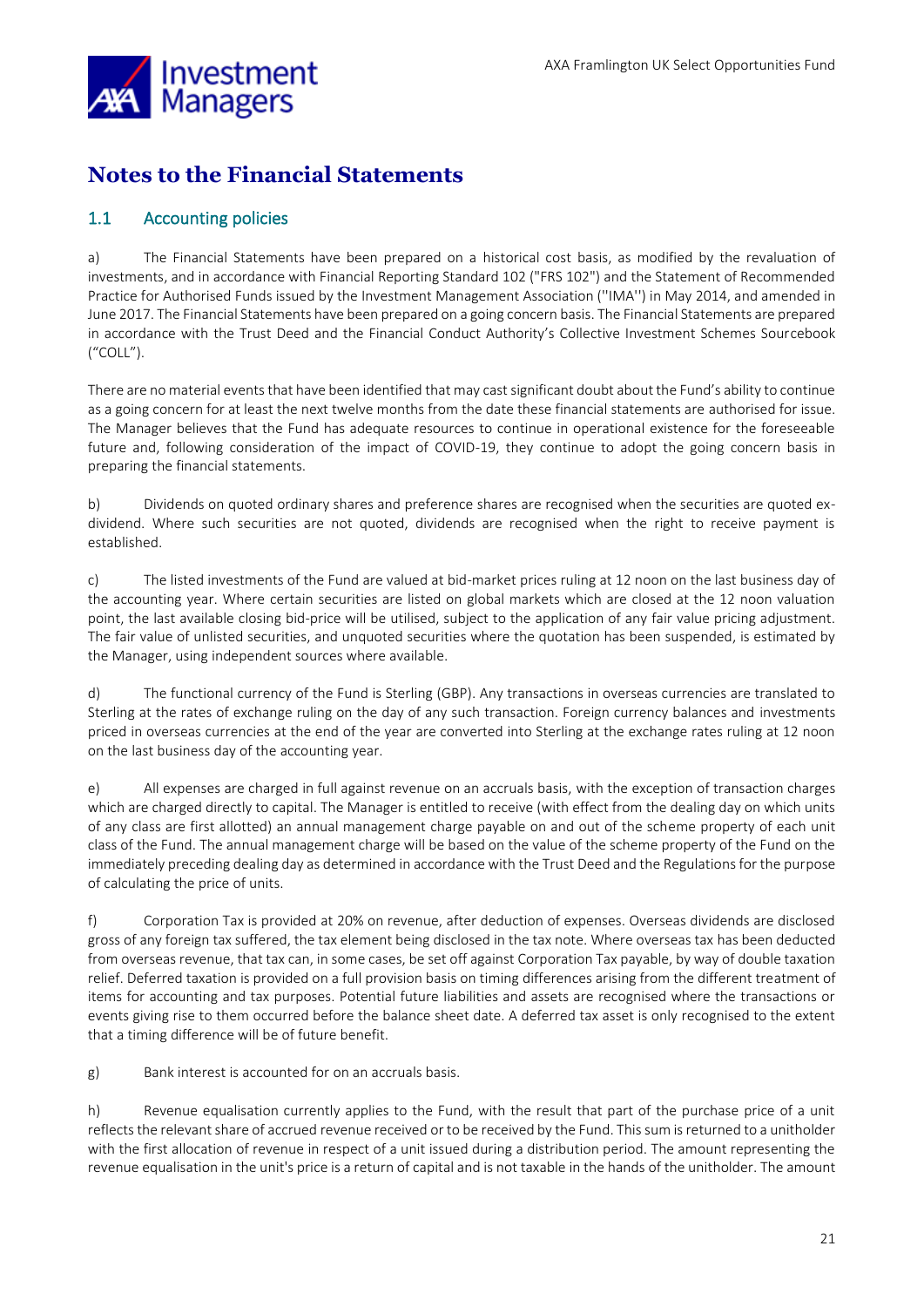

of revenue equalisation is calculated by dividing the aggregate of the amounts of revenue included in the price of units issued or sold to unitholders in an annual or interim distribution period by the number of those units and applying the resultant average to each of the units in question. Equalisation on distributions received is deducted from the cost of the investment.

i) With the exception of the annual management charge, which is directly attributable to individual unit classes, all revenue and expenses are allocated to unit classes pro rata to the value of the net assets of the relevant unit class on the day the revenue or expense is recognised.

j) The Fund is not required to produce a cash flow statement as it meets the exemption criteria set out in FRS102.7.IA.

### 1.2 Distribution policy

a) The Fund will distribute any net revenue two months after the accounting year end. Any net revenue deficit will be transferred to the capital account. The type of distribution being made by the Fund is a dividend distribution.

b) Special dividends and share buybacks are treated as revenue or capital depending on the facts of each particular case. It is likely that where the receipt of a special dividend results in a significant reduction in the capital value of the holding, then the special dividend should be treated as capital in nature so as to ensure that the matching principle is applied to gains and losses. Otherwise, the special dividends should be recognised as revenue. Where special dividends are treated as revenue, they are included in the amount available for distribution. The tax accounting treatment follows the principal amount.

c) If a distribution payment of the Fund remains unclaimed for a period of 6 years after it has become due, it will be forfeited and will revert to and become part of the scheme property.

d) The annual management charge is charged against revenue for the purposes of calculating the amount available for distribution.

### 2 Financial instruments

The analysis and tables provided below refer to the narrative disclosure on financial instruments risks on pages 8 to 9 of the Manager's Report.

#### Price risk sensitivity

At 15 September 2020, if the price of investments held by the Fund increased or decreased by 5%, with all other variables remaining constant, the net assets would increase or decrease by £51,106,929 (2019: £76,219,768) respectively.

#### Foreign currency risk sensitivity

Assuming all other factors remain stable, if GBP strengthens by 5% the resulting change in the net assets attributable to shareholders of the Fund would be a decrease of approximately £829,012 (2019: £2,491,210). A 5% weakening in GBP would have an equal but opposite effect.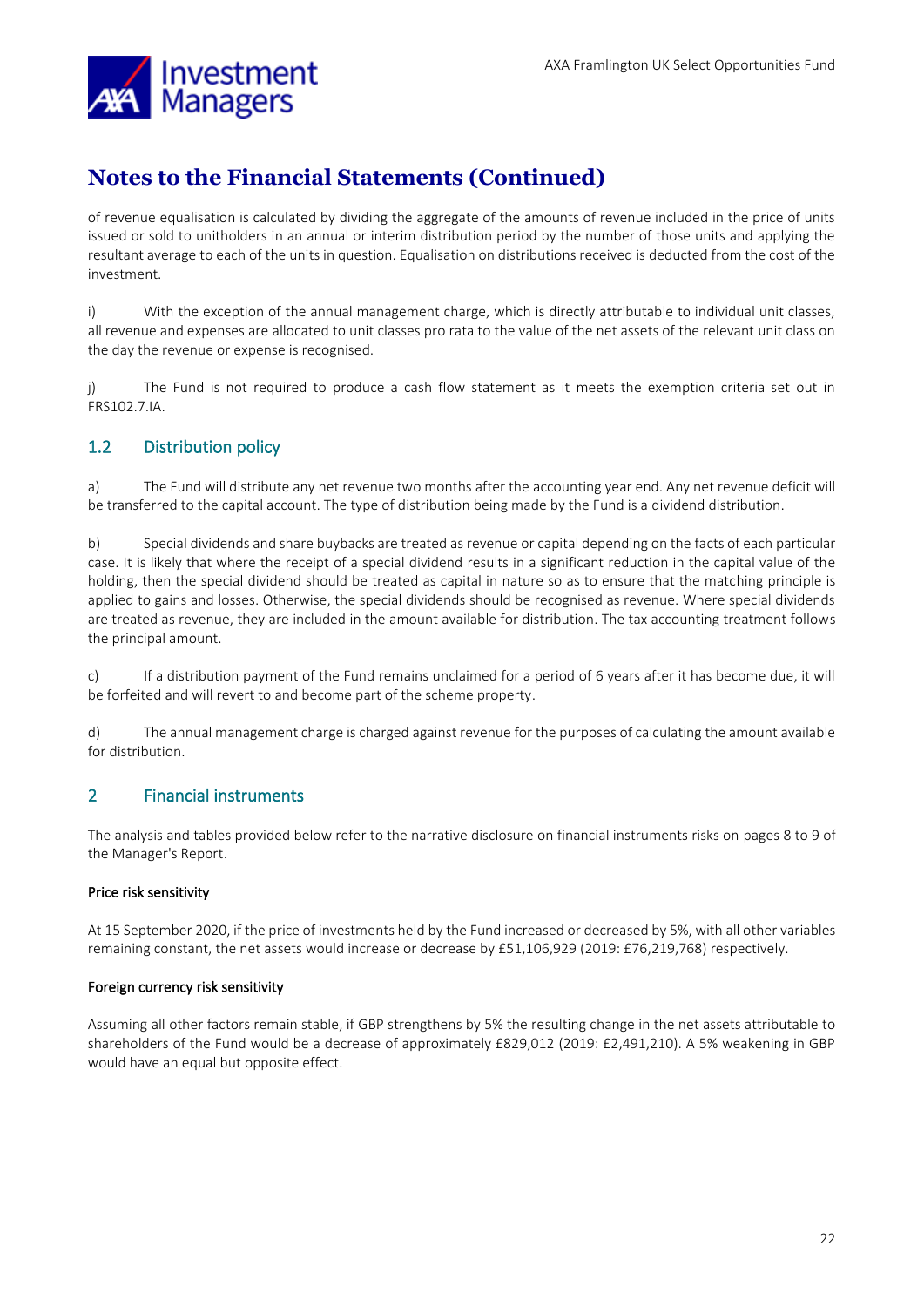

#### Interest rate risk sensitivity

As the majority of the Fund's financial assets are non-interest bearing, the Fund is only subject to limited exposure to fair value interest rate risk due to fluctuations in levels of market interest rates. No interest rate risk sensitivity analysis is therefore provided.

#### Currency exposures

A proportion of the financial assets of the Fund are denominated in currencies other than Sterling, with the effect that the Fund's balance sheet and total return can be directly affected by currency movements.

| <b>Monetary Exposure</b> | Non Monetary exposure | <b>Total</b> |
|--------------------------|-----------------------|--------------|
| £'000                    | £'000                 | £'000        |
|                          |                       |              |
| 430                      | 16,150                | 16,580       |
| 430                      | 16,150                | 16,580       |
|                          |                       |              |
| <b>Monetary Exposure</b> | Non Monetary exposure | <b>Total</b> |
| £'000                    | £'000                 | £'000        |
|                          |                       |              |
| 1,067                    | 48,757                | 49,824       |
| 1,067                    | 48,757                | 49,824       |
|                          |                       |              |

### 3 Net capital (losses)/gains

| The net (losses)/ gains during the year comprise: |
|---------------------------------------------------|
|                                                   |

|                                              | 2020       | 2019   |
|----------------------------------------------|------------|--------|
|                                              | £'000      | £'000  |
| (Losses)/ gains on non-derivative securities | (129, 916) | 18,150 |
| Gains on foreign currency exchange           | 183        | 14     |
| Net capital (losses)/gains                   | (129, 733) | 18,164 |

#### 4 Revenue

|                    | 2020   | 2019   |
|--------------------|--------|--------|
|                    | £'000  | £'000  |
| UK dividends       | 24,823 | 46,234 |
| Overseas dividends | 3,722  | 2,420  |
| Bank interest      | 69     | 161    |
| Total revenue      | 28,614 | 48,815 |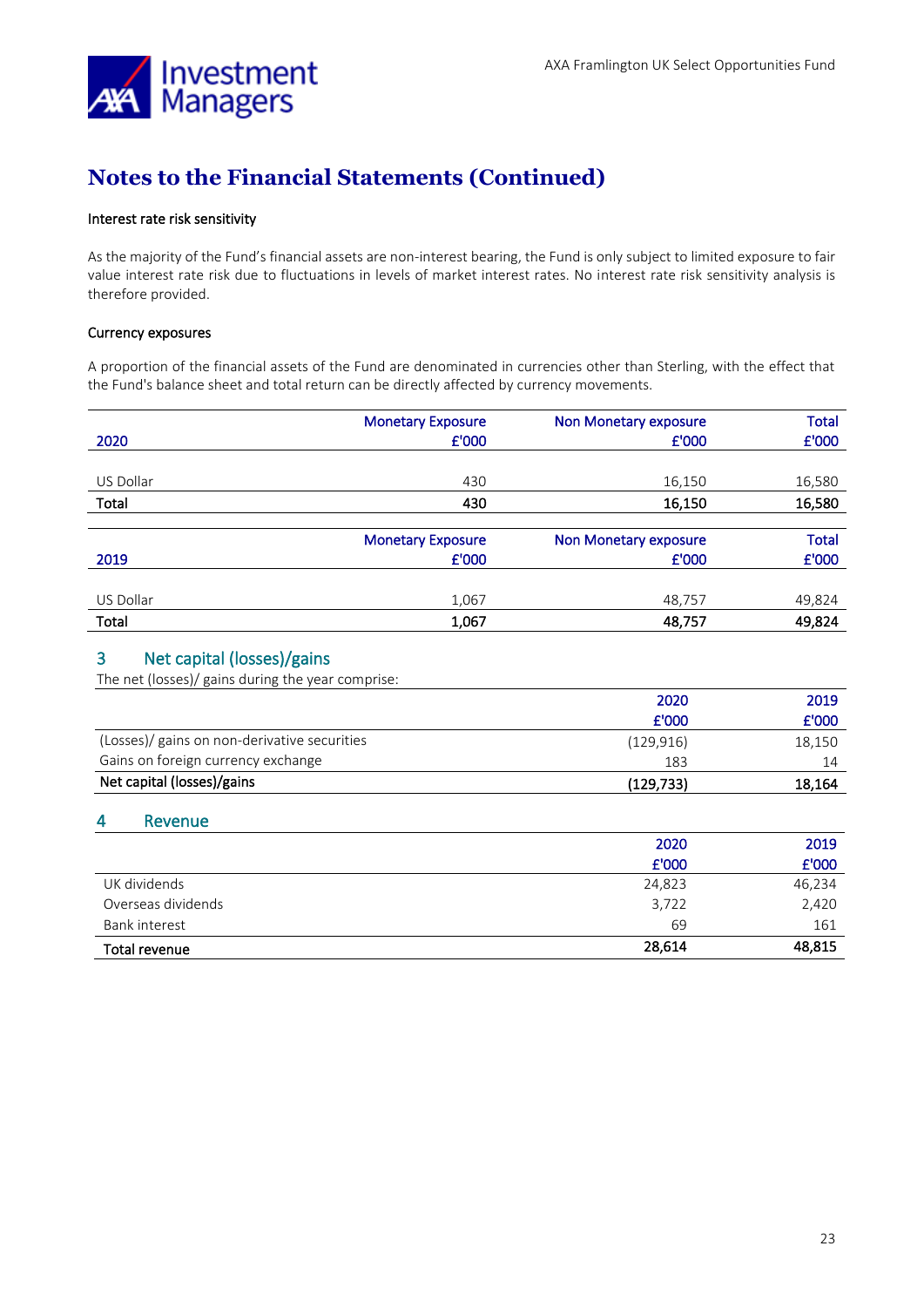

### 5 Expenses

|                          | 2020           | 2019   |
|--------------------------|----------------|--------|
|                          | £'000          | £'000  |
| Payable to the Manager   |                |        |
| Annual management charge | 14,554         | 20,105 |
| Registrar's fees         | 812            | 1,114  |
|                          | 15,366         | 21,219 |
| Other expenses           |                |        |
| Audit fee                | 9              | 9      |
| Safe custody charges     | $\overline{2}$ |        |
| Trustee's fees           | 292            | 398    |
|                          | 303            | 407    |
| Total expenses           | 15,669         | 21,626 |

Expenses include irrecoverable VAT where applicable.

#### 6 Taxation

### a) Analysis of tax in the year:

|                            | 2020       | 2019               |
|----------------------------|------------|--------------------|
|                            | £'000      | 000 :              |
| Irrecoverable overseas tax | ヘラコ<br>، ے | $\neg \wedge$<br>◡ |

#### b) Factors affecting total tax charge for the year:

The tax assessed for the year is lower than the standard rate of corporation tax in the UK for an authorised unit trust (20%) (2019: 20%).

#### The differences are explained below:

|                                             | 2020     | 2019    |
|---------------------------------------------|----------|---------|
|                                             | £'000    | £'000   |
| Net revenue before taxation                 | 12,945   | 27,189  |
| Corporation tax at 20%                      | 2,589    | 5,438   |
|                                             |          |         |
| <b>Effects of:</b>                          |          |         |
| Irrecoverable overseas tax                  | 277      | 79      |
| Movement in excess management expenses      | 3,120    | 4,293   |
| Non taxable overseas dividends              | (744)    | (484)   |
| Non taxable UK dividends                    | (4, 965) | (9,247) |
| Total effects                               | (2,312)  | (5,359) |
| Total tax charge for the year (see note 6a) | 277      | 79      |

Authorised unit trusts are exempt from tax on capital gains.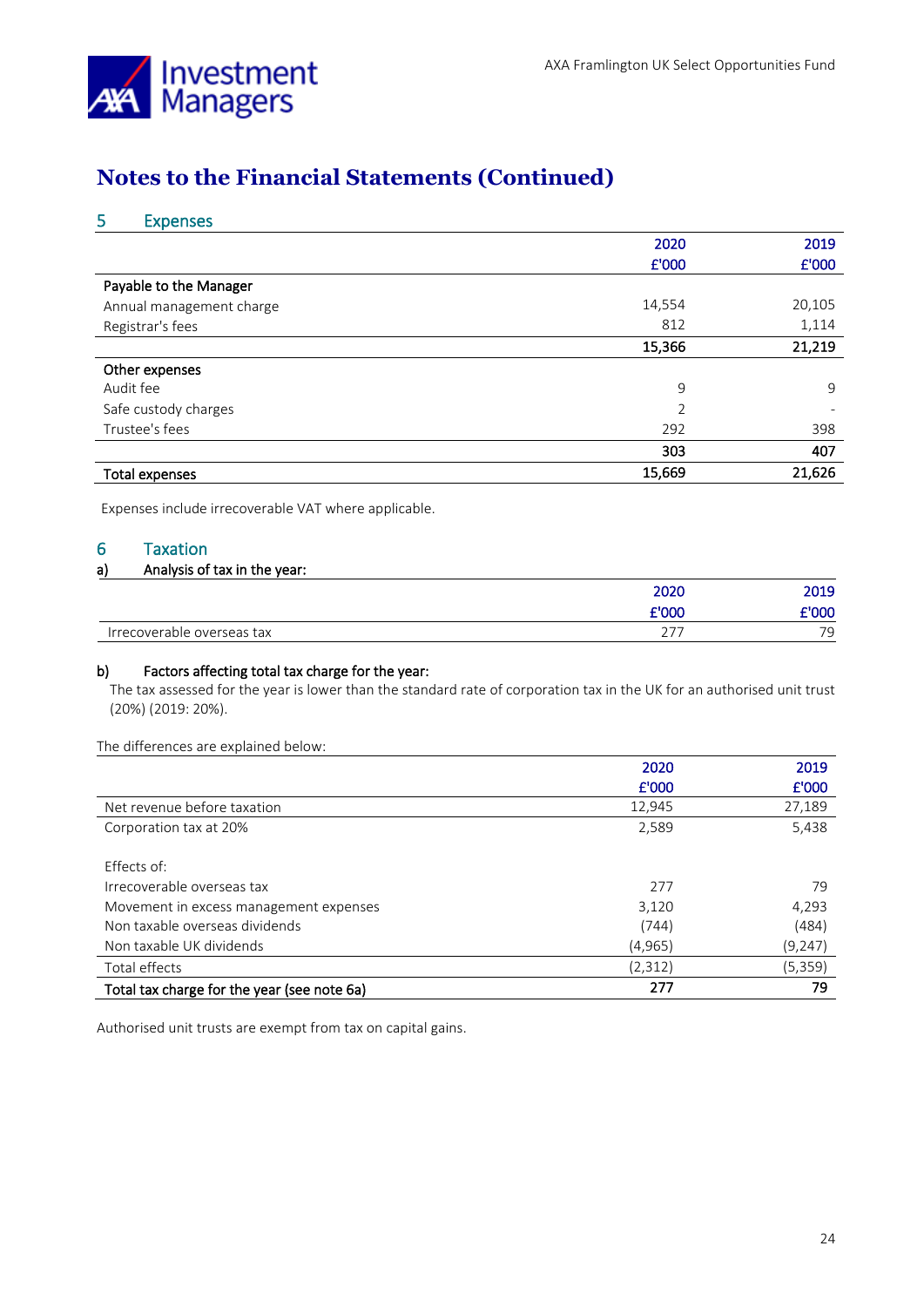

#### c) Deferred taxation:

There is no provision required for deferred taxation at the Balance sheet date (2019: nil).

#### d) Factors that may affect future tax charges:

At the year end, after offset against income taxable on receipt, there is a potential deferred tax asset of £102,645,776 (2019: £99,525,863) relation to surplus management expenses. It is unlikely that the Fund will generate sufficient taxable profits in the future to utilise these amounts and therefore no deferred tax asset has been recognised.

### 7 Distributions

The distributions take account of income received on the creation of units and income deducted on the cancellation of units, and comprise:

|                                               | 2020   | 2019   |
|-----------------------------------------------|--------|--------|
|                                               | £'000  | £'000  |
| Interim                                       | 6,933  | 7,300  |
| Final                                         | 5,206  | 17,243 |
|                                               | 12,139 | 24,543 |
| Add: Income deducted on cancellation of units | 673    | 3,378  |
| Deduct: Income received on creation of units  | (144)  | (811)  |
| Net distribution for the year                 | 12,668 | 27.110 |

### 8 Debtors

|                                         | 2020  | 2019                     |
|-----------------------------------------|-------|--------------------------|
|                                         | £'000 | £'000                    |
| Amounts receivable on creation of units |       | $\overline{\phantom{0}}$ |
| Accrued revenue                         | 3.945 | 6.540                    |
| Total debtors                           | 3,946 | 6,540                    |

### 9 Cash and bank balances

|                              | 2020   | 2019   |
|------------------------------|--------|--------|
|                              | E'000  | £'000  |
| Cash and bank balances       | 20.773 | 62,281 |
| Total cash and bank balances | 20,773 | 62,281 |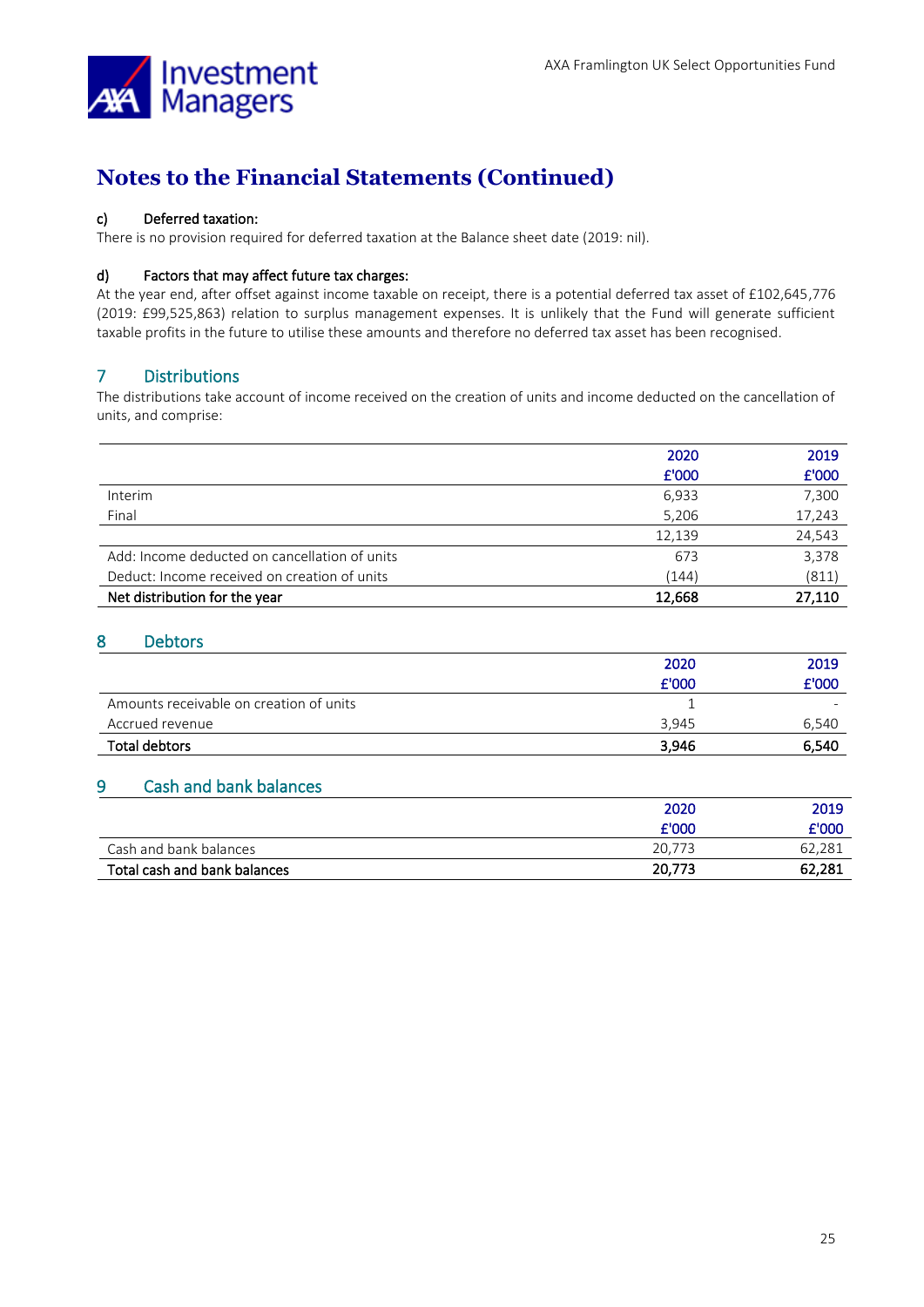

### 10 Other creditors

|                                          |           | 2020  | 2019  |
|------------------------------------------|-----------|-------|-------|
|                                          |           | £'000 | £'000 |
| Amounts payable on cancellation of units |           | 2,045 | 4.496 |
| Accrued expenses                         | - Manager | 1,352 | 659   |
|                                          | - Other   | 118   | 58    |
| Total other creditors                    |           | 3,515 | 5,213 |

## 11 Unitholders' funds

The Fund currently has six unit classes in issue.

|                        | R Inc.      | R Acc                    | Z Inc                    | Z Acc       | ZI Inc         | <b>ZI Acc</b> |
|------------------------|-------------|--------------------------|--------------------------|-------------|----------------|---------------|
| Opening units in issue | 2,446,757   | 17,391,927               | 5,252,213                | 13,778,311  | 198,231,456    | 320,652,708   |
| Units issued           | 3,120,183   | 43.624                   | 2,482,353                | 5,101,521   | 2,196,247      | 1,650,601     |
| Units cancelled        | (3,480,133) | (7,923,366)              | (2,088,423)              | (3,436,854) | (47, 756, 678) | (58,472,681)  |
| Unit conversions       | -           | $\overline{\phantom{a}}$ | $\overline{\phantom{0}}$ | -           |                |               |
| Closing units in issue | 2,086,807   | 9,512,185                | 5,646,143                | 15,442,978  | 152,671,025    | 263,830,628   |

### 12 Related parties

AXA Investment Managers UK Limited acts as principal on all the transactions of units in the Fund. The aggregate monies received through creations and liquidations are disclosed in the Statement of Change in Net Assets Attributable to Unitholders and Note 7, amounts due to/from AXA Investment Managers UK Limited in respect of unit transactions are disclosed in Note 8 and Note 10 respectively.

At 15 September 2020, there were no unitholders that hold more than 50% of units in the Fund. Other than disclosed elsewhere in the Financial Statements, there were no transactions between the Fund and related parties during the year.

Amounts paid to AXA Investment Managers UK Limited in respect of administration and registration services are disclosed in Note 5.

### 13 Portfolio transaction costs

| 2020                  |              |                    |      |       |      |               |
|-----------------------|--------------|--------------------|------|-------|------|---------------|
|                       | Net purchase | <b>Commissions</b> |      |       |      | Total         |
|                       | cost         | paid               |      | Taxes |      | purchase cost |
| Analysis of purchases | £'000        | £'000              | %    | £'000 | %    | £'000         |
| Equity                | 272.458      | 125                | 0.05 | 1.016 | 0.37 | 273,599       |
| Total                 | 272,458      | 125                |      | 1,016 |      | 273,599       |
|                       |              |                    |      |       |      |               |
| 2020                  |              |                    |      |       |      |               |

| Analysis of sales | Net sale<br>proceeds<br>£'000 | <b>Commissions</b><br>paid<br>£'000 | %      | Taxes<br>£'000 | %                        | <b>Total sale</b><br>proceeds<br>£'000 |
|-------------------|-------------------------------|-------------------------------------|--------|----------------|--------------------------|----------------------------------------|
| Equity            | 645.462                       | (206)                               | (0.03) |                | $\overline{\phantom{0}}$ | 645.255                                |
| Total             | 645.462                       | (206)                               |        |                |                          | 645,255                                |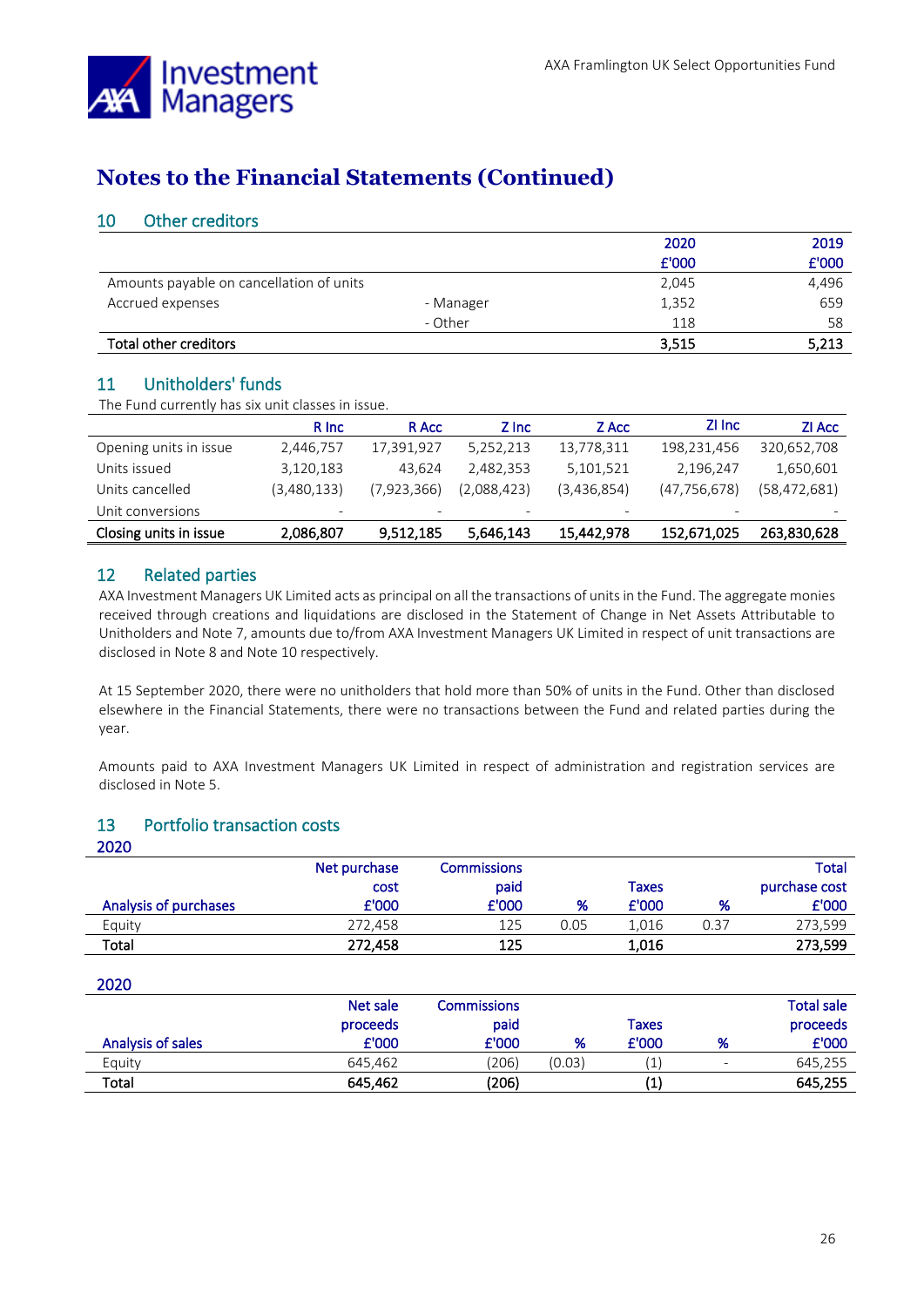

#### 2019

|                       | Net purchase | <b>Commissions</b> |      |       |      | <b>Total purchase</b> |
|-----------------------|--------------|--------------------|------|-------|------|-----------------------|
|                       | cost         | paid               |      | Taxes |      | cost                  |
| Analysis of purchases | £'000        | £'000              | %    | £'000 | %    | £'000                 |
| Equity                | 99.361       | 41                 | 0.04 | 279   | 0.28 | 99,681                |
| Total                 | 99,361       | 41                 |      | 279   |      | 99,681                |

#### 2019

|                   | Net sale  | Commissions |        |       |                          | <b>Total sale</b> |
|-------------------|-----------|-------------|--------|-------|--------------------------|-------------------|
|                   | proceeds  | paid        |        | Taxes |                          | proceeds          |
| Analysis of sales | £'000     | £'000       | %      | £'000 | %                        | £'000             |
| Equity            | 1,088,181 | (579)       | (0.05) |       | $\overline{\phantom{0}}$ | 1,087,601         |
| Total             | 1,088,181 | (579)       |        |       |                          | 1,087,601         |

Commission as a % of average net assets 0.02% (2019: 0.03%) Taxes as a % of average net assets 0.08% (2019: 0.02%)

#### Portfolio dealing spread

The average portfolio dealing spread as at the year end was 0.59% (2019: 0.72%).

## 14 Fair value disclosure

|                                  | 15 September 2020                   |                          | 15 September 2019        |                          |  |
|----------------------------------|-------------------------------------|--------------------------|--------------------------|--------------------------|--|
|                                  | <b>Liabilities</b><br><b>Assets</b> |                          | <b>Assets</b>            | <b>Liabilities</b>       |  |
|                                  | £'000                               | £'000                    | £'000                    | £'000                    |  |
| Valuation technique              |                                     |                          |                          |                          |  |
| Level1^                          | 1,022,139                           | $\overline{\phantom{0}}$ | 1,512,710                |                          |  |
| Level <sub>2</sub> <sup>^^</sup> | $\overline{\phantom{a}}$            | $\overline{\phantom{a}}$ | $\overline{\phantom{0}}$ | $\overline{\phantom{m}}$ |  |
| Level3^^^                        | $\overline{\phantom{m}}$            |                          | 11,685                   |                          |  |
| Total                            | 1,022,139                           |                          | 1,524,395                |                          |  |

^ Level 1: The unadjusted quoted price in an active market for identical assets or liabilities that the entity can access at the measurement date.

^^ Level 2: Inputs other than quoted prices included within Level 1 that are observable (i.e. developed using market data) for the asset or liability, either directly or indirectly.

^^^ Level 3: Inputs are unobservable (i.e. for which market data is unavailable) for the asset or liability.

The fair value of the Fund's investments has been determined using the hierarchy above.

### 15 Commitments, contingent liabilities and contingent assets

There are no commitments, contingent liabilities and contingent assets as at the balance sheet date (2019: none).

#### 16 Post balance sheet events

Subsequent to the year end, on 10th December 2020, the Net Asset Value ("NAV") per unit has increased above 5% on unit classes when compared to the year end date. The movements for each unit class are shown below: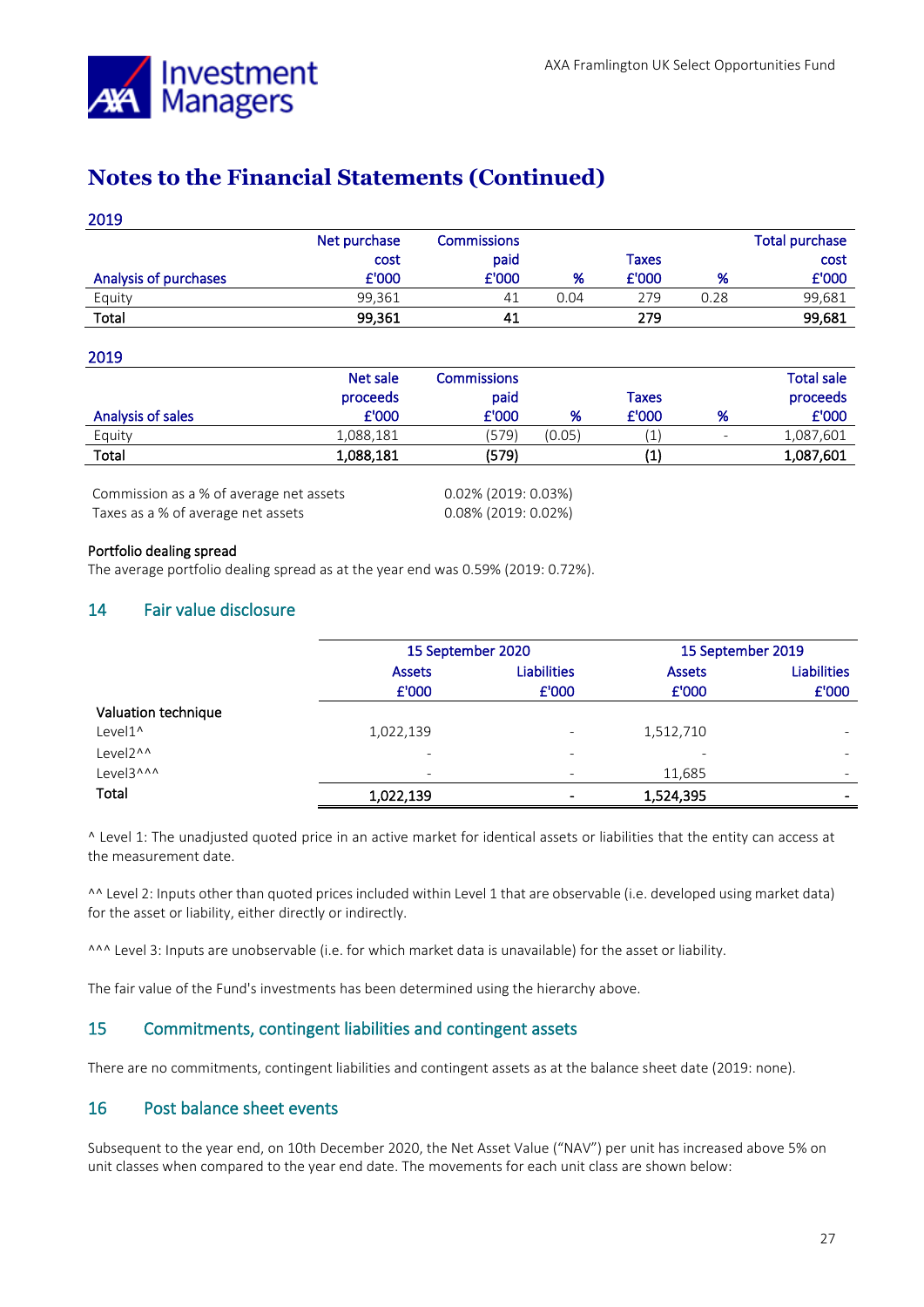

| Unit class            | Year end NAV per unit (p) | 10th December 2020 NAV per | Movement (%) |
|-----------------------|---------------------------|----------------------------|--------------|
|                       |                           | unit $(p)$                 |              |
| R Income              | 1818.00                   | 1904.56                    | 4.76         |
| <b>R</b> Accumulation | 3419.00                   | 3590.44                    | 5.01         |
| Z Income              | 141.20                    | 147.71                     | 4.61         |
| Z Accumulation        | 162.90                    | 171.32                     | 5.17         |
| ZI Income             | 141.50                    | 147.97                     | 4.57         |
| ZI Accumulation       | 164.50                    | 173.06                     | 5.21         |

The FTSE All-Share Index (Total Return) has increased by 9.46% over the same period.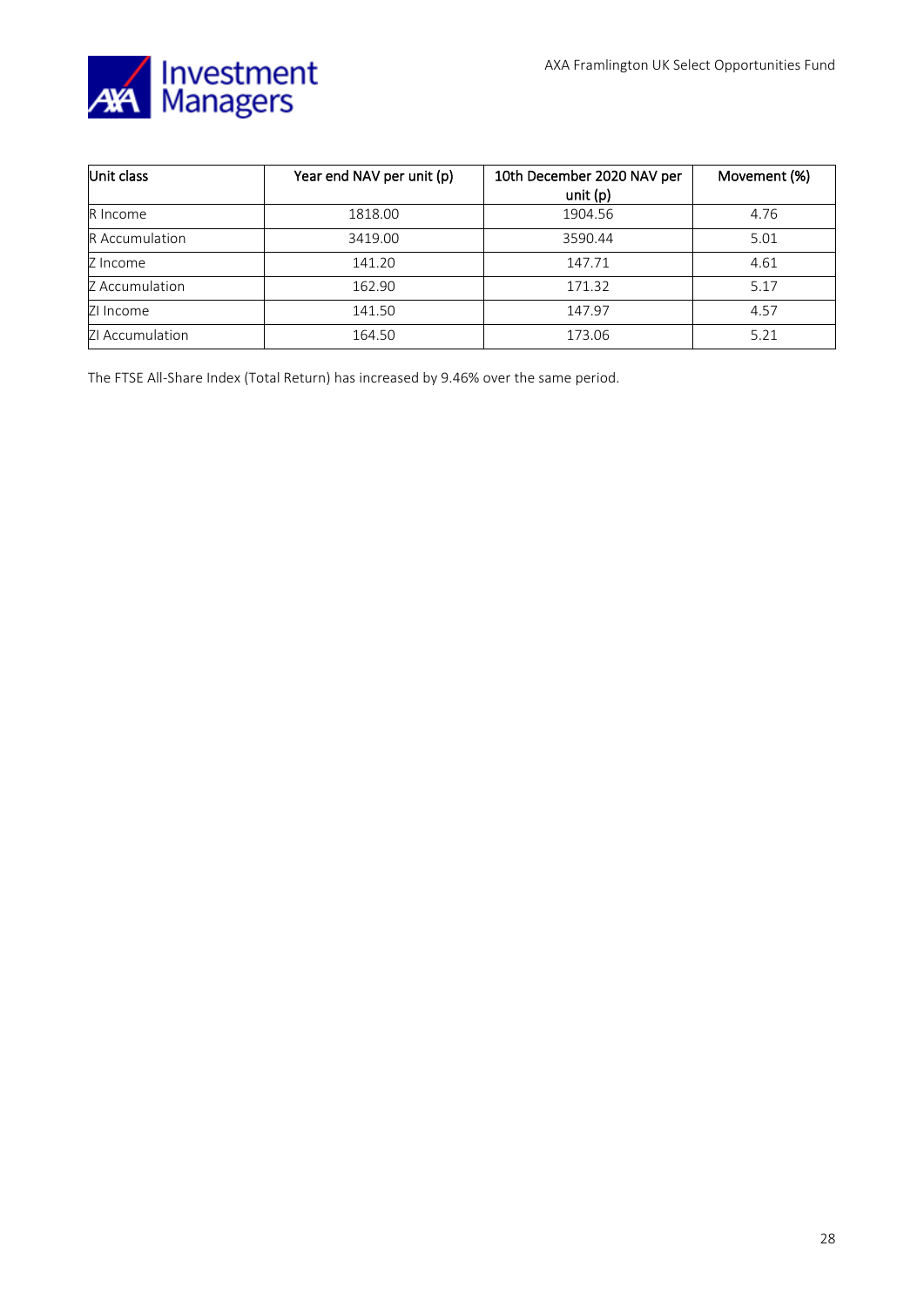

## <span id="page-28-0"></span>**Distribution Tables**

### For the year ended 15 September 2020

|         |         | <b>Net</b> | Equalisation   | Distribution payable/paid |            |
|---------|---------|------------|----------------|---------------------------|------------|
|         |         | revenue    |                | <b>Current year</b>       | Prior year |
| R Inc   |         |            |                |                           |            |
| Interim | Group 1 | 5.316      |                | 5.316                     | 3.913      |
|         | Group 2 | 1.322      | 3.994          | 5.316                     | 3.913      |
| Final   | Group 1 | 4.733      |                | 4.733                     | 17.405     |
|         | Group 2 | 4.634      | 0.099          | 4.733                     | 17.405     |
| R Acc   |         |            |                |                           |            |
| Interim | Group 1 | 9.663      |                | 9.663                     | 7.254      |
|         | Group 2 | 2.128      | 7.535          | 9.663                     | 7.254      |
| Final   | Group 1 | 9.168      |                | 9.168                     | 32.314     |
|         | Group 2 | 7.442      | 1.726          | 9.168                     | 32.314     |
| Z Inc   |         |            |                |                           |            |
| Interim | Group 1 | 0.896      | $\overline{a}$ | 0.896                     | 0.759      |
|         | Group 2 | 0.182      | 0.714          | 0.896                     | 0.759      |
| Final   | Group 1 | 0.805      |                | 0.805                     | 1.842      |
|         | Group 2 | 0.520      | 0.285          | 0.805                     | 1.842      |
| Z Acc   |         |            |                |                           |            |
| Interim | Group 1 | 1.025      |                | 1.025                     | 0.854      |
|         | Group 2 | 0.401      | 0.624          | 1.025                     | 0.854      |
| Final   | Group 1 | 0.933      |                | 0.933                     | 2.081      |
|         | Group 2 | 0.648      | 0.285          | 0.933                     | 2.081      |
| ZI Inc  |         |            |                |                           |            |
| Interim | Group 1 | 0.974      |                | 0.974                     | 0.831      |
|         | Group 2 | 0.349      | 0.625          | 0.974                     | 0.831      |
| Final   | Group 1 | 0.885      | $\overline{a}$ | 0.885                     | 1.921      |
|         | Group 2 | 0.632      | 0.253          | 0.885                     | 1.921      |
| ZI Acc  |         |            |                |                           |            |
| Interim | Group 1 | 1.122      |                | 1.122                     | 0.940      |
|         | Group 2 | 0.462      | 0.660          | 1.122                     | 0.940      |
| Final   | Group 1 | 1.022      |                | 1.022                     | 2.185      |
|         | Group 2 | 0.701      | 0.321          | 1.022                     | 2.185      |

(All figures shown in pence per unit)

Units are classified as Group 2 for the following periods in which they were acquired, thereafter they rank as Group 1 units.

Equalisation is the average amount of income included in the purchase price of Group 2 units and is refundable to holders of these units as a return of capital. Being a capital item it is not liable to income tax, but must be deducted from the cost of units for capital gains tax purposes.

The relevant periods for Group 2 units and the payment/transfer dates are shown below:

|         | Group 2 units |          | Group 1 & 2 units |
|---------|---------------|----------|-------------------|
|         | from          | tο       | paid/transferred  |
| Interim | 16.09.19      | 15.03.20 | 15.05.20          |
| Final   | 16.03.20      | 15.09.20 | 13.11.20          |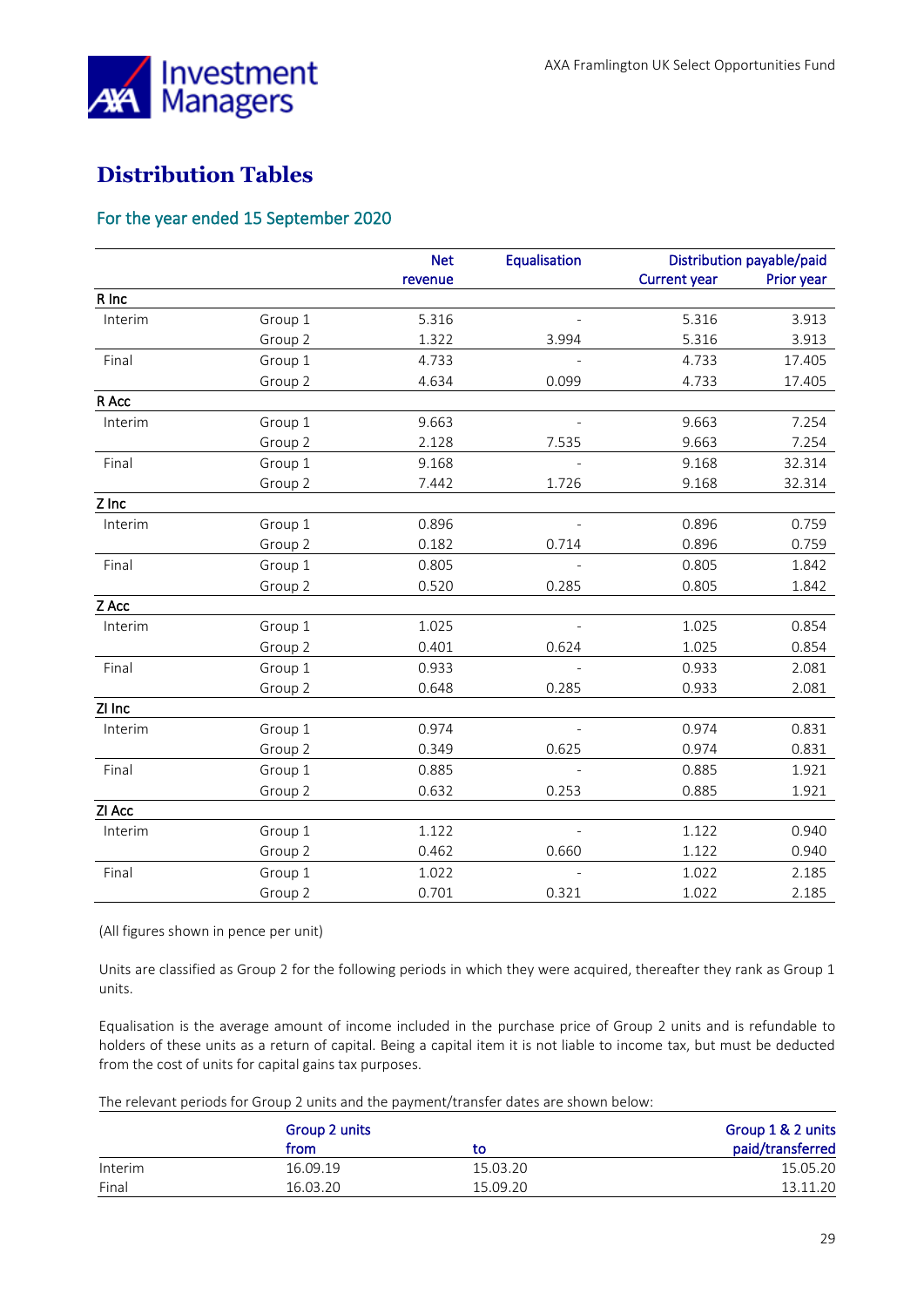

### DIRECTORS' APPROVAL

In accordance with the requirements of the Financial Conduct Authority's Collective Investment Schemes Sourcebook ("COLL"), the contents of this report have been approved on behalf of AXA Investment Managers UK Limited by:

In Stair

John Stainsby Amanda Prince Director Director

17<sup>th</sup> December 2020 17<sup>th</sup> December 2020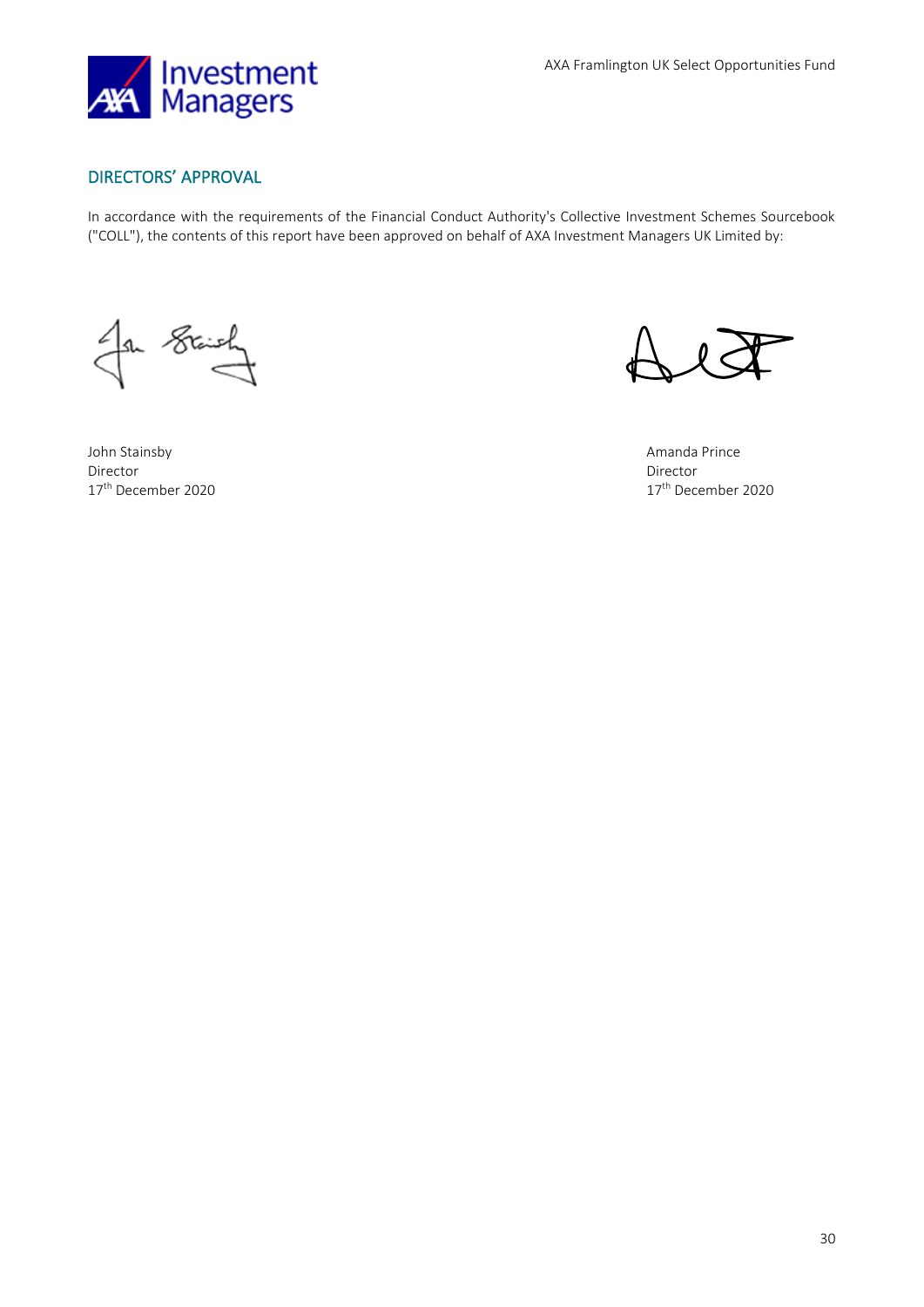

## <span id="page-30-0"></span>**Statement of Manager's Responsibilities**

### STATEMENT OF THE MANAGER'S RESPONSIBILITIES IN RELATION TO THE REPORT AND ACCOUNTS OF THE FUND

The Financial Conduct Authority's Collective Investment Schemes sourcebook requires the Authorised Fund Manager to prepare financial statements for each annual accounting year which give a true and fair view, in accordance with United Kingdom Generally Accepted Accounting Practice (United Kingdom Accounting Standards, comprising FRS 102 The Financial Reporting Standard applicable in the UK and Republic of Ireland), of the financial affairs of the Fund and of its revenue and expenditure and capital losses for the year.

In preparing the accounts the Manager is required to:

- select suitable accounting policies and apply them consistently;
- make judgements and estimates that are reasonable and prudent;
- comply with the disclosure requirements of the Statement of Recommended Practice for Authorised Funds and the Trust Deed;
- follow applicable accounting standards;
- keep proper accounting records which enable it to demonstrate that the accounts prepared comply with the above requirements; and
- prepare the financial statements on a going concern basis unless it is inappropriate to presume that the Fund will continue in business.

The Manager is responsible for the management of the Fund in accordance with its Trust Deed, Prospectus and the Regulations, and for taking reasonable steps for the prevention and detection of fraud and other irregularities.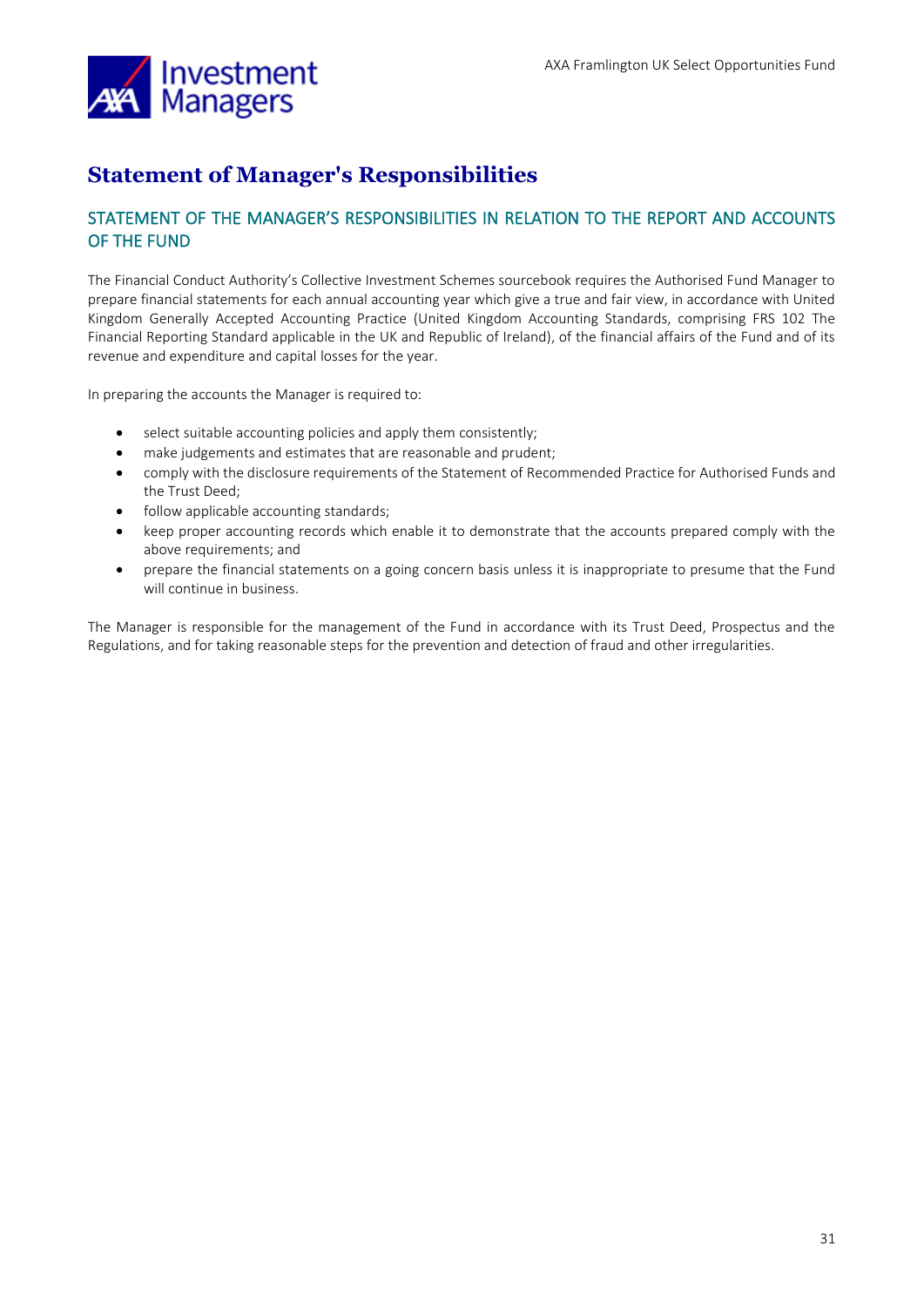

## <span id="page-31-0"></span>**Report of the Trustee**

## STATEMENT OF THE TRUSTEE'S RESPONSIBILITIES AND REPORT OF THE TRUSTEE TO THE UNITHOLDERS OF AXA FRAMLINGTON UK SELECT OPPORTUNITIES FUND FOR THE YEAR ENDED 15 SEPTEMBER 2020

The Trustee must ensure that the Scheme is managed in accordance with the Financial Conduct Authority's Collective Investment Schemes Sourcebook, the Financial Services and Markets Act 2000, as amended, (together "the Regulations") the Trust Deed and Prospectus (together "the Scheme documents") as detailed below.

The Trustee must in the context of its role act honestly, fairly, professionally, independently and in the interests of the Scheme and its investors.

The Trustee is responsible for the safekeeping of all custodial assets and maintaining a record of all other assets of the Scheme in accordance with the Regulations.

The Trustee must ensure that:

- the Scheme's cash flows are properly monitored and that cash of the Scheme is booked into the cash accounts in accordance with the Regulations;
- the sale, issue, redemption and cancellation of units are carried out in accordance with the Regulations:
- the value of units of the Scheme are calculated in accordance with the Regulations;
- any consideration relating to transactions in the Scheme's assets is remitted to the Scheme within the usual time limits;
- The Scheme's income is applied in accordance with the Regulations; and
- The instructions of the Authorised Fund Manager ("the AFM") are carried out (unless they conflict with the Regulations).

The Trustee also has a duty to take reasonable care to ensure that the Scheme is managed in accordance with the Regulations and the Scheme documents in relation to the investment and borrowing powers applicable to the Scheme.

Having carried out such procedures as we considered necessary to discharge our responsibilities as Trustee of the Scheme, it is our opinion, based on the information available to us and the explanations provided, that, in all material respects the Scheme, acting through the AFM:

(i) has carried out the issue, sale, redemption and cancellation, and calculation of the price of the Scheme's units and the application of the Scheme income in accordance with the Regulations and the Scheme documents, and (ii) has observed the investment and borrowing powers and restrictions applicable to the Scheme.

Trustee NatWest Trustee and Depository Services Limited 17<sup>th</sup> December 2020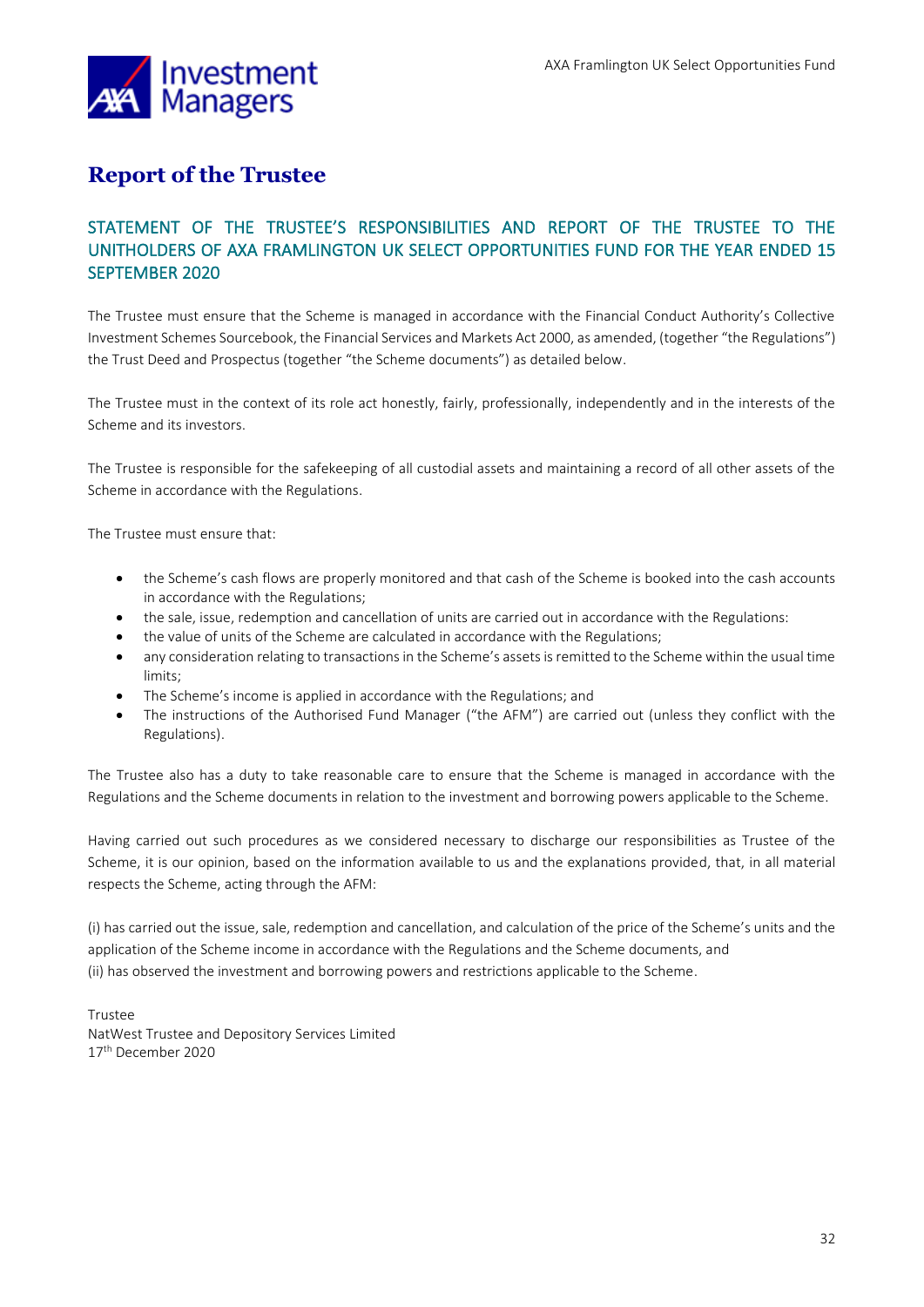

## <span id="page-32-0"></span>**Report of the Independent Auditor**

## INDEPENDENT AUDITOR'S REPORT TO THE UNITHOLDERS OF THE AXA FRAMLINGTON UK SELECT OPPORTUNITIES FUND

### OPINION

We have audited the financial statements of AXA Framlington UK Select Opportunities Fund ("the Fund") for the year ended 15 September 2020 which comprise the Statement of Total Return, the Statement of Change in Net Assets attributable to Unitholders, the Balance Sheet, Distribution Tables and the related Notes 1 to 16, including a summary of significant accounting policies. The financial reporting framework that has been applied in their preparation is applicable law and United Kingdom Accounting Standards (United Kingdom Generally Accepted Accounting Practice) including FRS 102 'The Financial Reporting Standard applicable to the UK and Republic of Ireland'.

In our opinion, the financial statements:

- give a true and fair view of the financial position of the Fund as at 15 September 2020 and of the net revenue and net capital losses on the scheme property of the Fund for the year then ended; and
- have been properly prepared in accordance with United Kingdom Generally Accepted Accounting Practice including FRS 102 'The Financial Reporting Standard applicable to the UK and Republic of Ireland'.

### BASIS FOR OPINION

We conducted our audit in accordance with International Standards on Auditing (UK) (ISAs (UK)) and applicable law. Our responsibilities under those standards are further described in the Auditor's responsibilities for the audit of the financial statements section of our report below. We are independent of the Fund in accordance with the ethical requirements that are relevant to our audit of the financial statements in the UK, including the FRC's Ethical Standard, and we have fulfilled our other ethical responsibilities in accordance with these requirements.

We believe that the audit evidence we have obtained is sufficient and appropriate to provide a basis for our opinion.

## CONCLUSIONS RELATING TO GOING CONCERN

We have nothing to report in respect of the following matters in relation to which the ISAs (UK) require us to report to you where:

- the Manager's use of the going concern basis of accounting in the preparation of the financial statements is not appropriate; or
- the Manager has not disclosed in the financial statements any identified material uncertainties that may cast significant doubt about the Fund's ability to continue to adopt the going concern basis of accounting for a period of at least twelve months from the date when the financial statements are authorised for issue.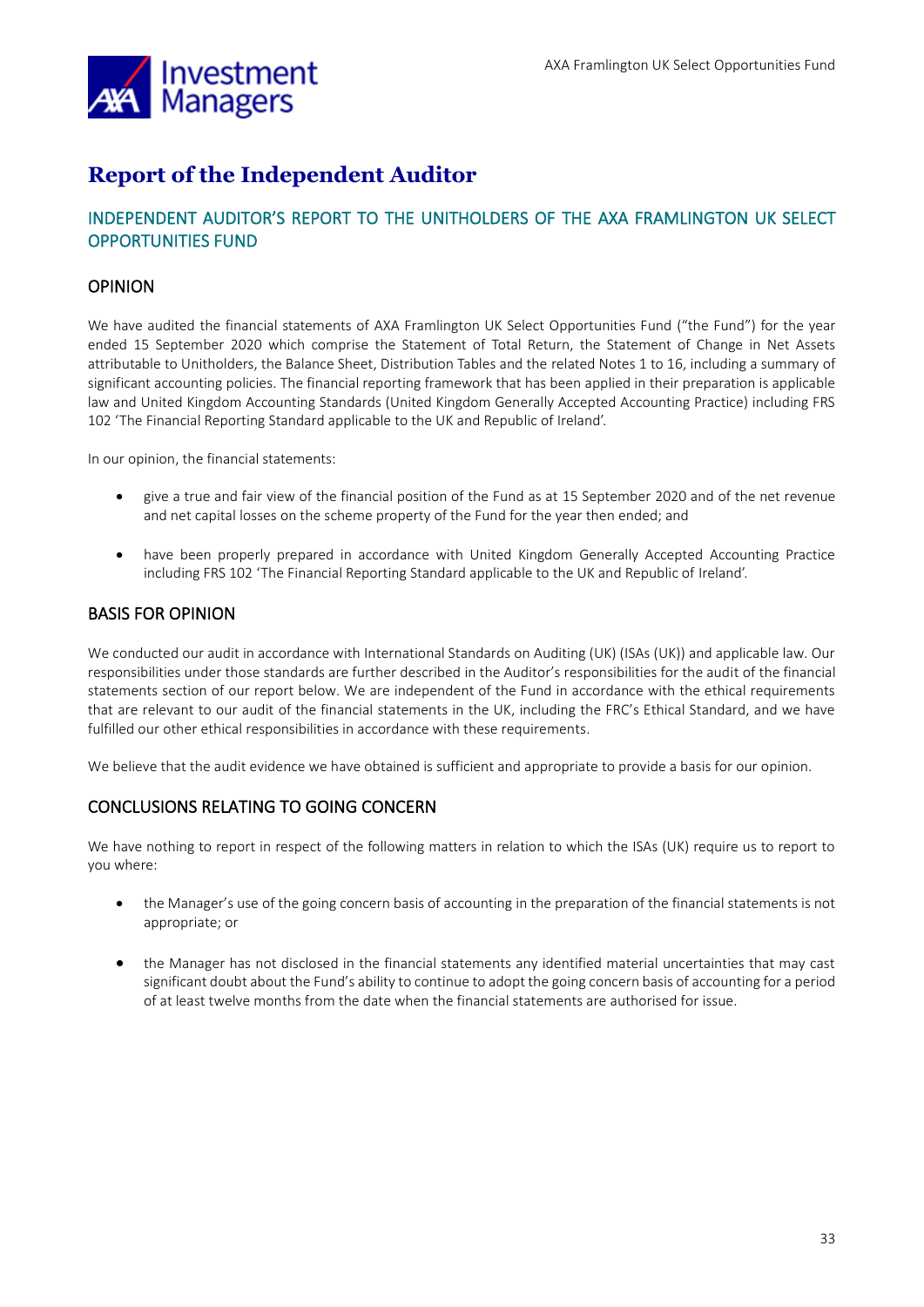

### OTHER INFORMATION

The other information comprises the information included in the Annual Report other than the financial statements and our auditor's report thereon. The Manager is responsible for the other information.

Our opinion on the financial statements does not cover the other information and, except to the extent otherwise explicitly stated in this report, we do not express any form of assurance conclusion thereon.

In connection with our audit of the financial statements, our responsibility is to read the other information and, in doing so, consider whether the other information is materially inconsistent with the financial statements or our knowledge obtained in the audit or otherwise appears to be materially misstated. If we identify such material inconsistencies or apparent material misstatements, we are required to determine whether there is a material misstatement in the financial statements or a material misstatement of the other information. If, based on the work we have performed, we conclude that there is a material misstatement of the other information, we are required to report that fact. We have nothing to report in this regard.

## OPINIONS ON OTHER MATTERS PRESCRIBED BY THE RULES OF THE COLLECTIVE INVESTMENT SCHEMES SOURCEBOOK OF THE FINANCIAL CONDUCT AUTHORITY

In our opinion:

- the financial statements have been properly prepared in accordance with the Statement of Recommended Practice relating to Authorised Funds, the rules of the Collective Investment Schemes Sourcebook of the Financial Conduct Authority and the Trust Deed;
- the information given in the Manager's report for the financial year for which the financial statements are prepared is consistent with the financial statements; and
- there is nothing to indicate that proper accounting records have not been kept or that the financial statements are not in agreement with those records.

### MATTERS ON WHICH WE ARE REQUIRED TO REPORT BY EXCEPTION

We have nothing to report in respect of the following matter in relation to which the Collective Investment Schemes Sourcebook of the Financial Conduct Authority rules requires us to report to you if, in our opinion:

• we have not received all the information and explanations which, to the best of our knowledge and belief, are necessary for the purposes of our audit.

#### RESPONSIBILITIES OF THE MANAGER

As explained more fully in the Manager's responsibilities statement set out on page 31, the Manager is responsible for the preparation of the financial statements and for being satisfied that they give a true and fair view, and for such internal control as the Manager determines is necessary to enable the preparation of financial statements that are free from material misstatement, whether due to fraud or error.

In preparing the financial statements, the Manager is responsible for assessing the Fund's ability to continue as a going concern, disclosing, as applicable, matters related to going concern and using the going concern basis of accounting unless the Manager either intends to liquidate the Fund or to cease operations, or has no realistic alternative but to do so.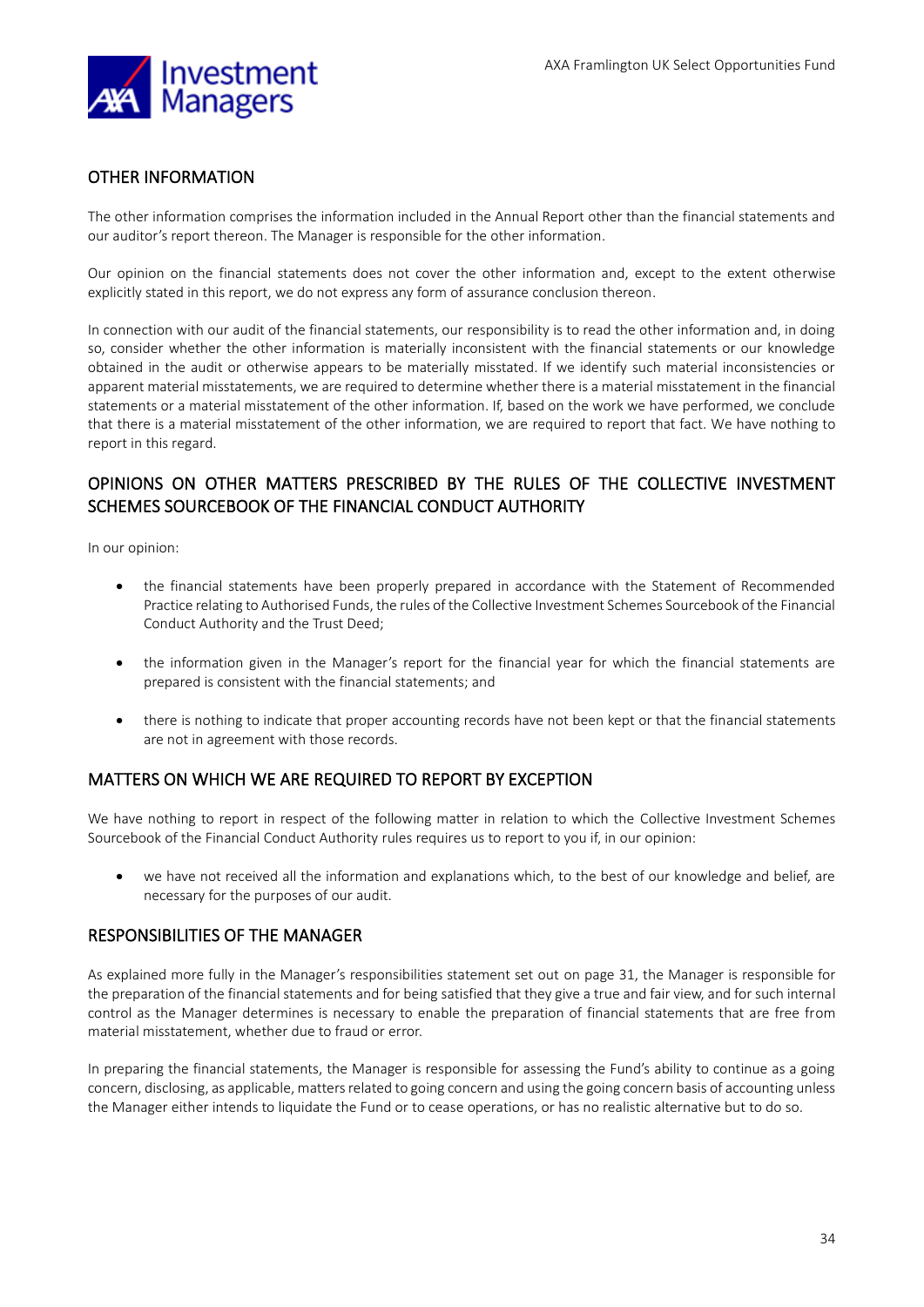

### AUDITOR'S RESPONSIBILITIES FOR THE AUDIT OF THE FINANCIAL STATEMENTS

Our objectives are to obtain reasonable assurance about whether the financial statements as a whole are free from material misstatement, whether due to fraud or error, and to issue an auditor's report that includes our opinion. Reasonable assurance is a high level of assurance, but is not a guarantee that an audit conducted in accordance with ISAs (UK) will always detect a material misstatement when it exists. Misstatements can arise from fraud or error and are considered material if, individually or in the aggregate, they could reasonably be expected to influence the economic decisions of users taken on the basis of these financial statements.

A further description of our responsibilities for the audit of the financial statements is located on the Financial Reporting Council's website at https://www.frc.org.uk/auditorsresponsibilities. This description forms part of our auditor's report.

## USE OF OUR REPORT

This report is made solely to the unitholders of the Fund, as a body, pursuant to Paragraph 4.5.12 of the rules of the Collective Investment Schemes Sourcebook of the Financial Conduct Authority. Our audit work has been undertaken so that we might state to the unitholders of the Fund those matters we are required to state to them in an auditor's report and for no other purpose. To the fullest extent permitted by law, we do not accept or assume responsibility to anyone other than the Fund and the unitholders of the Fund as a body, for our audit work, for this report, or for the opinions we have formed.

Ernst & Young LLP Statutory Auditor Edinburgh 17th December 2020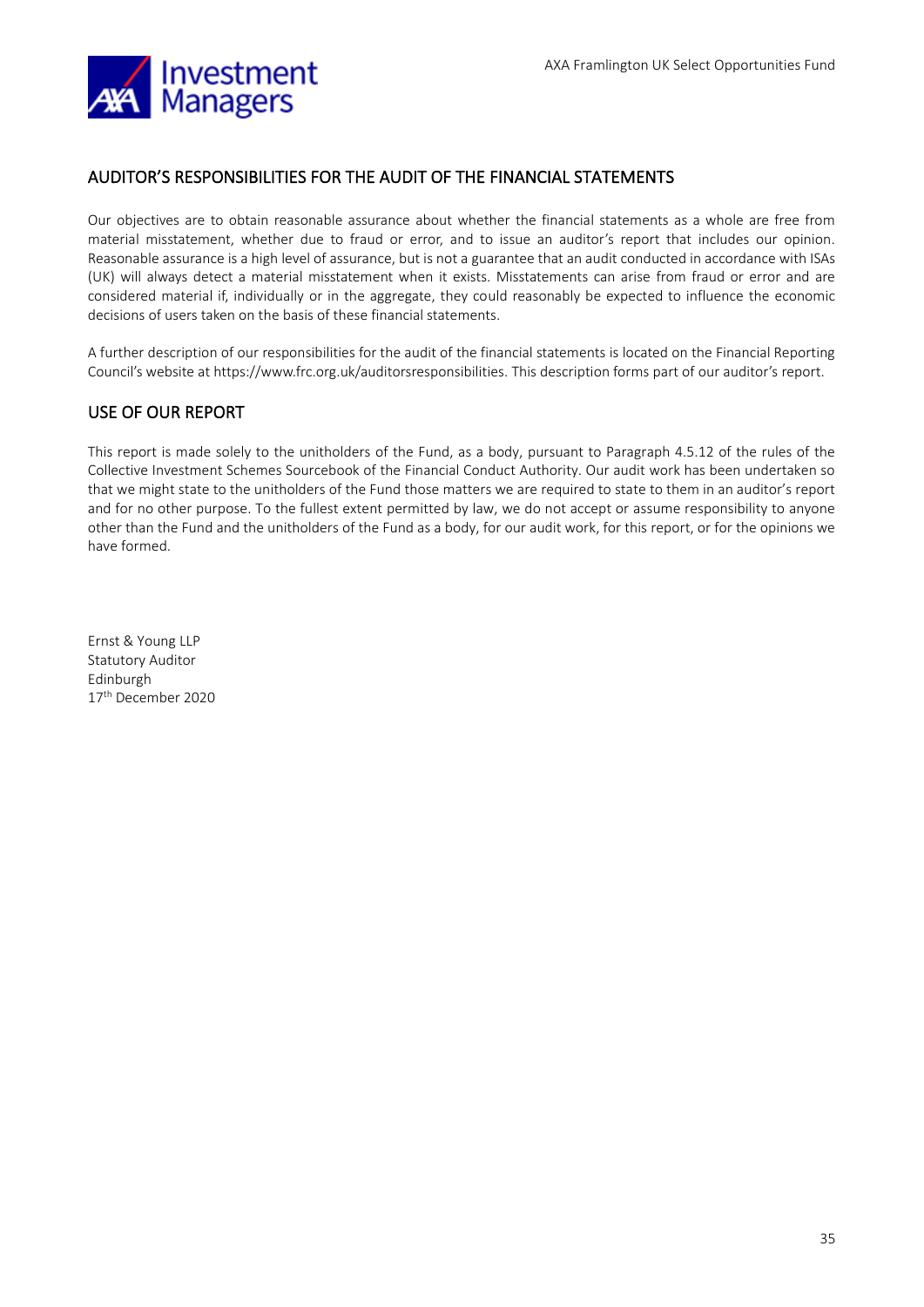

## <span id="page-35-0"></span>**Further Information (Unaudited)**

## REMUNERATION POLICY OF THE MANAGER

The Manager has approved and adopted AXA IM's Global Remuneration Policy, in accordance with the Regulations, which is consistent with, and promotes, sound and effective risk management; does not encourage risk-taking which is inconsistent with the risk profiles of the Fund's or the Trust Deeds, and does not impair compliance of the Manager's duty to act in the best interests of each of the Fund's.

AXA IM's Global Remuneration Policy, which has been approved by the AXA IM Remuneration Committee, sets out the principles relating to remuneration within all entities of AXA IM (including the Manager) and takes into account AXA IM's business strategy, objectives, and risk tolerance, as well as the long-term interests of AXA IM's shareholders, employees and clients (including the Fund's). The AXA IM Remuneration Committee is responsible for determining and reviewing the AXA IM remuneration guidelines, including the AXA IM Global Remuneration Policy, as well as reviewing the annual remuneration of senior executives of the AXA IM Group and senior officers in control functions.

AXA IM provides both fixed and variable remuneration. An employee's fixed remuneration is structured to reward organizational responsibility, professional experience and the individual's capability to perform the duties of the role. Variable remuneration is based on performance and may be awarded annually on both a non-deferred and, for certain employees, a deferred basis. Non-deferred variable remuneration may be awarded in cash or, where appropriate and subject to local laws and regulation, in instruments linked to the performance of AXA IM Funds. Deferred remuneration is awarded through various instruments structured to reward medium and long-term value creation for clients and AXA IM and long-term value creation for the AXA Group. AXA IM ensures appropriate balances between fixed and variable remuneration and deferred and non-deferred remuneration.

Details of the up-to-date Global Remuneration Policy are published online at https://www.axa-im.com/remuneration. This includes the description of how remuneration and benefits are awarded for employees, and further information on the AXA IM remuneration committee. A paper copy of the up-to-date Global Remuneration Policy is also available from the Manager free of charge upon request.

Following the implementation of UCITS V in 2016, all authorised UCITS Managers are required to disclose information relating to the remuneration paid to its staff for the financial year. The tables below provide an overview:

| Total amount of remuneration paid and / or allocated to all staff<br>for the year ended December 31, 2019 <sup>(1)</sup> |         |  |  |
|--------------------------------------------------------------------------------------------------------------------------|---------|--|--|
| Fixed Pay $(2)$ (£'000)                                                                                                  | 194,307 |  |  |
| Variable Pay $(3)$ (£'000)                                                                                               | 222,227 |  |  |
| Number of employees <sup>(4)</sup>                                                                                       | 2,530   |  |  |

(1) Excluding social charges.

<sup>(2)</sup> Fixed Pay amount is based on post compensation review 2018 data.

(3) Variable compensation, includes:

- − the amounts awarded for the performance of the previous year and fully paid over the financial year under review,
- − deferred variable remuneration,
- − and long-term incentives set up by the AXA Group.

(4) Number of employees includes Permanent and Temporary contracts excluding internships.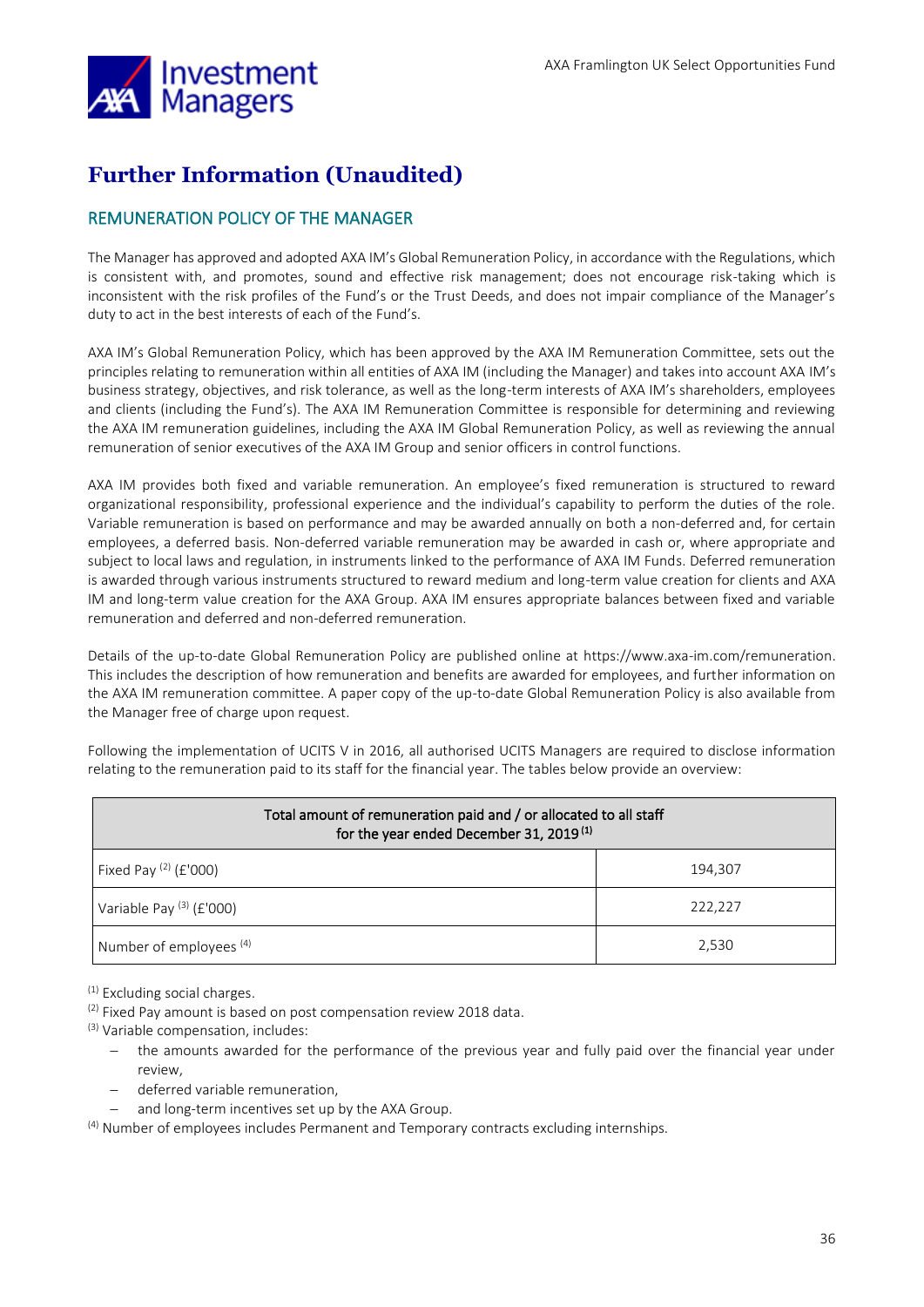#### Remuneration to Identified Employee:

| Aggregate amount of compensation paid and / or allocated to risk takers and senior management whose activities<br>have a significant impact on the risk profile of investment vehicles |                    |                      |         |  |
|----------------------------------------------------------------------------------------------------------------------------------------------------------------------------------------|--------------------|----------------------|---------|--|
|                                                                                                                                                                                        | <b>Risk Takers</b> | Senior<br>Management | Total   |  |
| Fixed Pay and Variable Remuneration (£'000)                                                                                                                                            | 93,898             | 92,783               | 186,681 |  |
| Number of employees                                                                                                                                                                    | 224                | 101                  | 325     |  |

#### UK Identified Employee Remuneration:

| Aggregated and proportionate amount of compensation paid and / or allocated to UK based risk takers and senior<br>management whose activities have a significant impact on the risk profile of investment vehicles under AXA IM UK<br>Ltd as AFM & AIFM. |                    |                      |        |
|----------------------------------------------------------------------------------------------------------------------------------------------------------------------------------------------------------------------------------------------------------|--------------------|----------------------|--------|
|                                                                                                                                                                                                                                                          | <b>Risk Takers</b> | Senior<br>Management | Total  |
| Fixed Pay and Variable Remuneration (£'000)**                                                                                                                                                                                                            | 5,240              | 5,177                | 10,417 |
| Number of employees                                                                                                                                                                                                                                      | 45                 | 25                   | 70     |

\*\* Data provided are those of AXA Investment Managers UK Limited as at 31 December 2019 after the application of the firm's weighted assets under management against the total global remuneration data.

### THE SECURITIES FINANCING TRANSACTIONS REGULATION

The Securities Financing Transactions Regulation, as published by the European Securities and Markets Authority, aims to improve the transparency of the securities financing markets. Disclosures regarding exposure to Securities Financing Transactions (SFTs) or total return swaps will be required on all reports & accounts published after 13 January 2017. During the year to 15 September 2020 and at the balance sheet date, the Fund did not use SFTs or total return swaps, as such no disclosure is required.

### VALUE ASSESSMENT

It is our duty as Authorised Fund Manager ("AFM") to act in the best interests of our investors. As part of fulfilling this duty, we need to consider whether the charges taken from our Funds are justified in the context of the overall service and value that we provide to our investors.

The FCA have introduced new rules requiring the Boards of AFMs to consider robustly and in detail whether they are delivering value for money to their investors and to explain the assessment annually in a Value Statement made available to the public.

The Value Statement report is available on the AXA IM website: https://retail.axa-im.co.uk/fund-centre